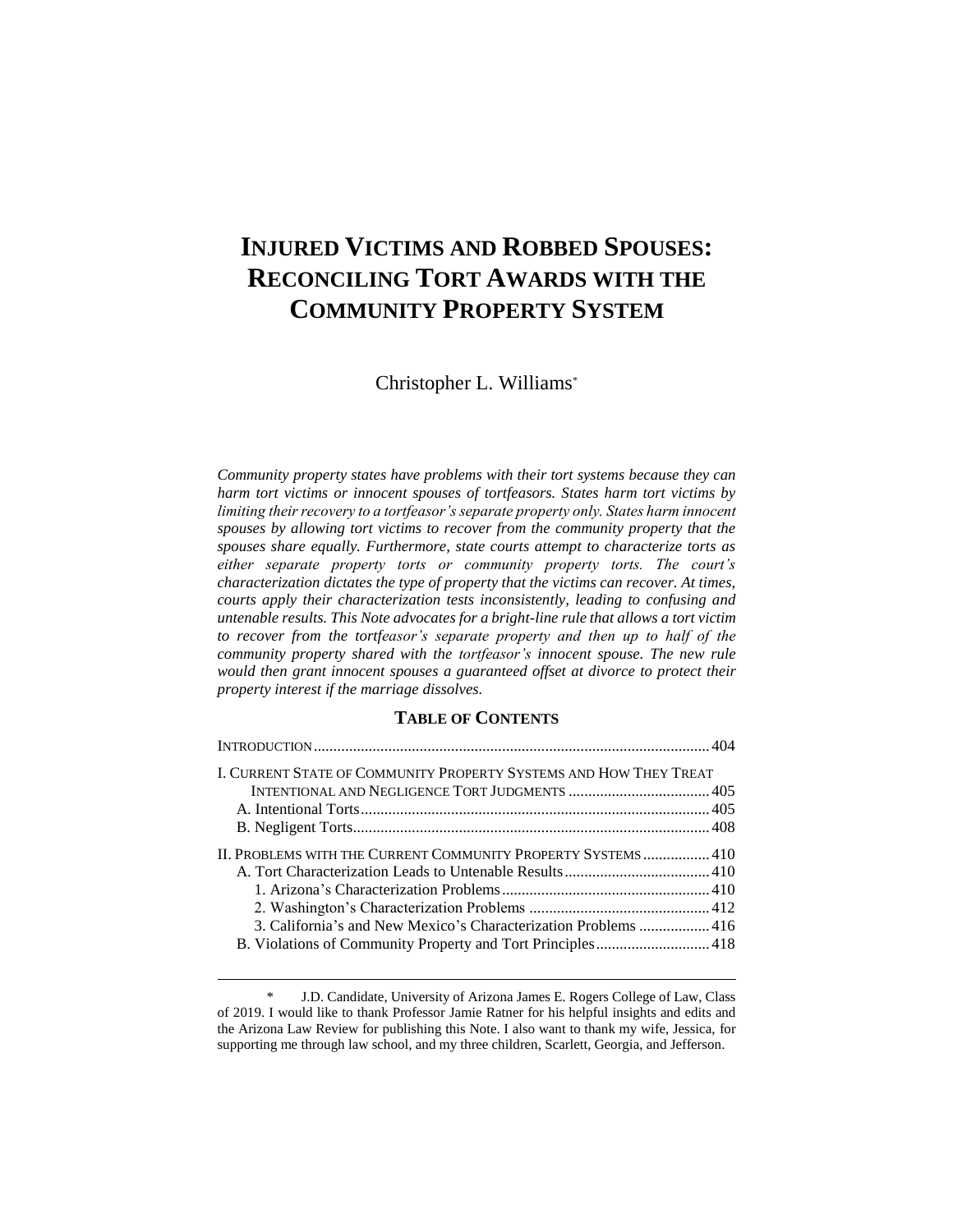# **404 ARIZONA LAW REVIEW [VOL. 61:403**

# **INTRODUCTION**

Community property states use three different systems to determine the type of assets available for a tort award: community debt, managerial, and partition.<sup>1</sup> Arizona and Washington, both community debt states, attempt to characterize torts as either community property torts or separate property torts, with asset availability dependent on the characterization.<sup>2</sup> California, a managerial state, requires its courts to characterize the tort but by statute allows the tort victim to recover any property tortfeasors have under their control.<sup>3</sup> Thus, both community and separate property assets are available regardless of whether the tort is characterized as a community or separate property activity. New Mexico, a partition-system state, characterizes the tort and, if a separate property tort, allows the tort victim to recover the tortfeasor's separate property and up to half of the community property assets coowned by the spouses.<sup>4</sup>

Community property states face two problems when deciding which marital assets to make available to a tort-judgment creditor. First, the characterization tests lead to untenable results as judges apply them in different ways;<sup>5</sup> this problem creates confusing case law that future courts try to apply.<sup>6</sup> Second, these systems violate either the principles of tort law or community property by effectively barring a tort victim's recovery or putting an innocent spouse's community property assets in jeopardy.<sup>7</sup> However, even though any solution trying to reconcile the two systems will not be perfect, creating a bright-line rule will clarify the case law and protect the victim and innocent spouse.<sup>8</sup> The new rule would make the tortfeasor's separate property available first and then, at most, half of the community assets to ensure victim recovery.<sup>9</sup> This approach protects the other half of the community assets by granting the innocent spouse a guaranteed offset if there is a divorce, providing some protection to that spouse's property interest where, in some states, there currently is none.<sup>10</sup>

Part I of this Note provides a general outline on the current state of community property systems as they relate to tort awards in Arizona, Washington, California, and New Mexico.<sup>11</sup> Part II focuses on the problems facing each state's

<sup>1.</sup> Smith, *infra* note 19, at 802–06, 811–13; MCCLANAHAN, *infra* note 21, 493.

<sup>2</sup>*. See infra* Part I.

<sup>3.</sup> CAL. FAM. CODE §1000 (West 2018).

<sup>4.</sup> N.M. STAT. ANN. § 40-3-10(A) (2018).

<sup>5</sup>*. See infra* Part II.

<sup>6</sup>*. See infra* Part II.

<sup>7</sup>*. See infra* Part II.

<sup>8.</sup> *See infra* Part III.<br>9. *See infra* Part III.

<sup>9</sup>*. See infra* Part III.

<sup>10</sup>*. See infra* Part III.

<sup>11</sup>*. See infra* Part I.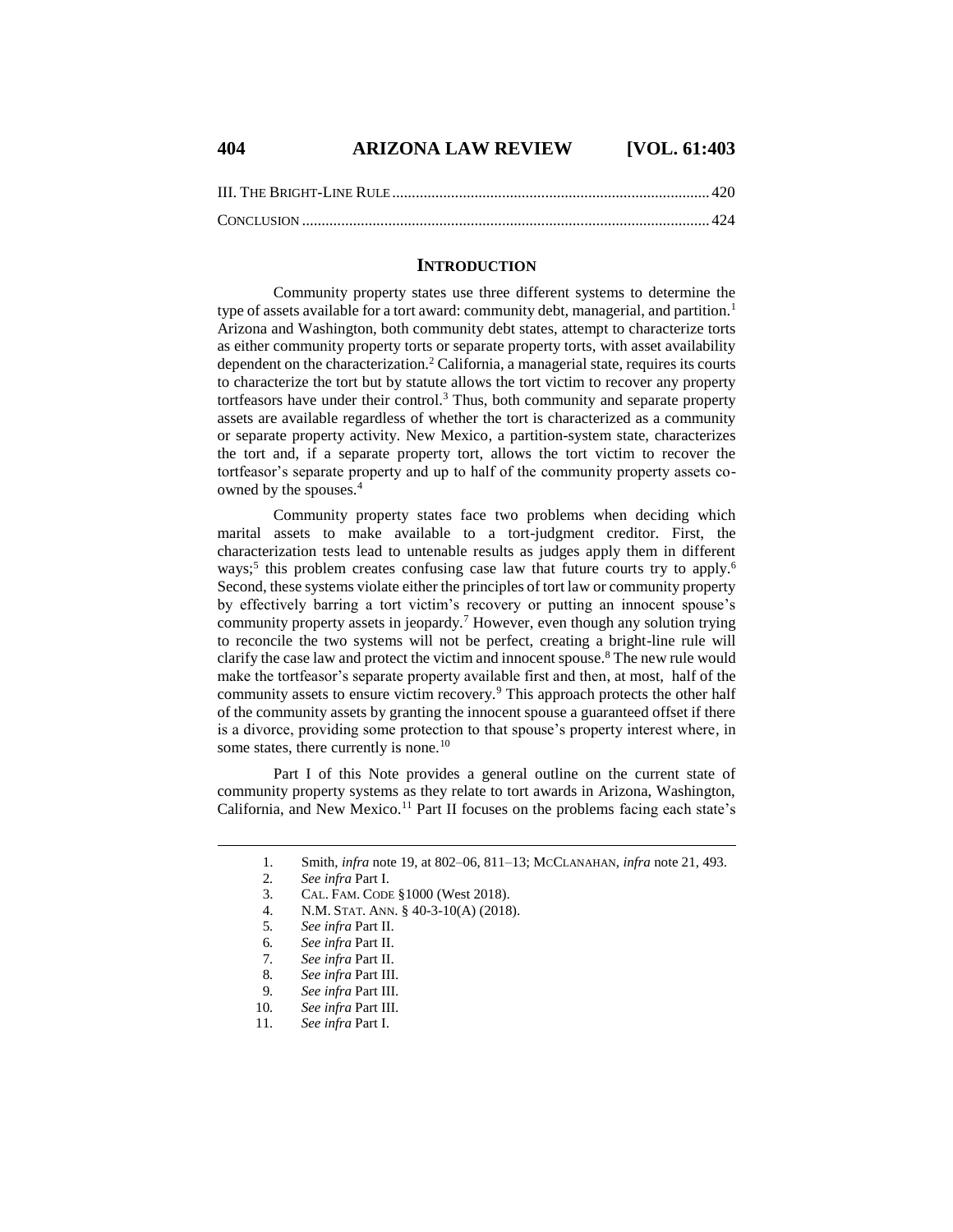approach, including undisciplined results leading to confusing case law and problems related to violating principles of community property and tort law.<sup>12</sup> The final Part of this Note will discuss how to partially solve these problems by creating a bright-line rule; this rule allows the tort victim to recover the separate property of the tortfeasor and half of the community property but protects the interest of the nontortfeasor spouse by granting an offset in the case of divorce.<sup>13</sup> This rule would apply to all torts.

# **I. CURRENT STATE OF COMMUNITY PROPERTY SYSTEMS AND HOW THEY TREAT INTENTIONAL AND NEGLIGENCE TORT JUDGMENTS**

# *A. Intentional Torts*

An unmarried man goes to a bar. He drinks too much and commits battery, an intentional tort. The victim decides to sue. The victim obtains a judgment against the tortfeasor's property and collects on that property. However, in community property states, this basic situation changes if the tortfeasor is married: community property statutes and case law impact the victim's ability to recover by restricting the victim's access to the tortfeasor's assets.<sup>14</sup> There is a good reason for this, as in a community property state, all of the tortfeasor's community property is also owned in undivided interest by the tortfeasor's spouse, but the spouse was not involved in the tort that injured the victim.<sup>15</sup> But that can be slim consolation to the victim.

Community property states have two types of property classifications: community property and separate property.<sup>16</sup> Generally, any property a person acquired before marriage is separate property, and property acquired during marriage is community property.<sup>17</sup> Because each person in a community property marriage has an undivided half-interest in the property acquired during marriage, an innocent spouse's property interest can be affected by tortious acts committed by the other spouse.<sup>18</sup> Currently, most community property states handle these situations in one of three ways: with a community debt system, found in Arizona

 $\overline{a}$ 

18. WILLIAM Q. DEFUNIAK & MICHAEL J. VAUGHN, PRINCIPLES OF COMMUNITY PROPERTY 239–41 (2d ed. 1971).

<sup>12</sup>*. See infra* Part II.

<sup>13</sup>*. See infra* Part III.

<sup>14.</sup> In Schilling v. Embree, 575 P.2d 1262, 1265 (Ariz. Ct. App. 1977), the Arizona Court of Appeals did not allow a battery victim to garnish the wages of a defendant because the battery judgment was viewed as a separate property debt and the wages were classified as community property.

<sup>15.</sup> *See id.*

<sup>16</sup>*. Community Property Overview*, FINDLAW, http://family.findlaw.com/divorce/community-property-overview.html (last visited Nov. 10, 2017).

<sup>17</sup>*. Id.*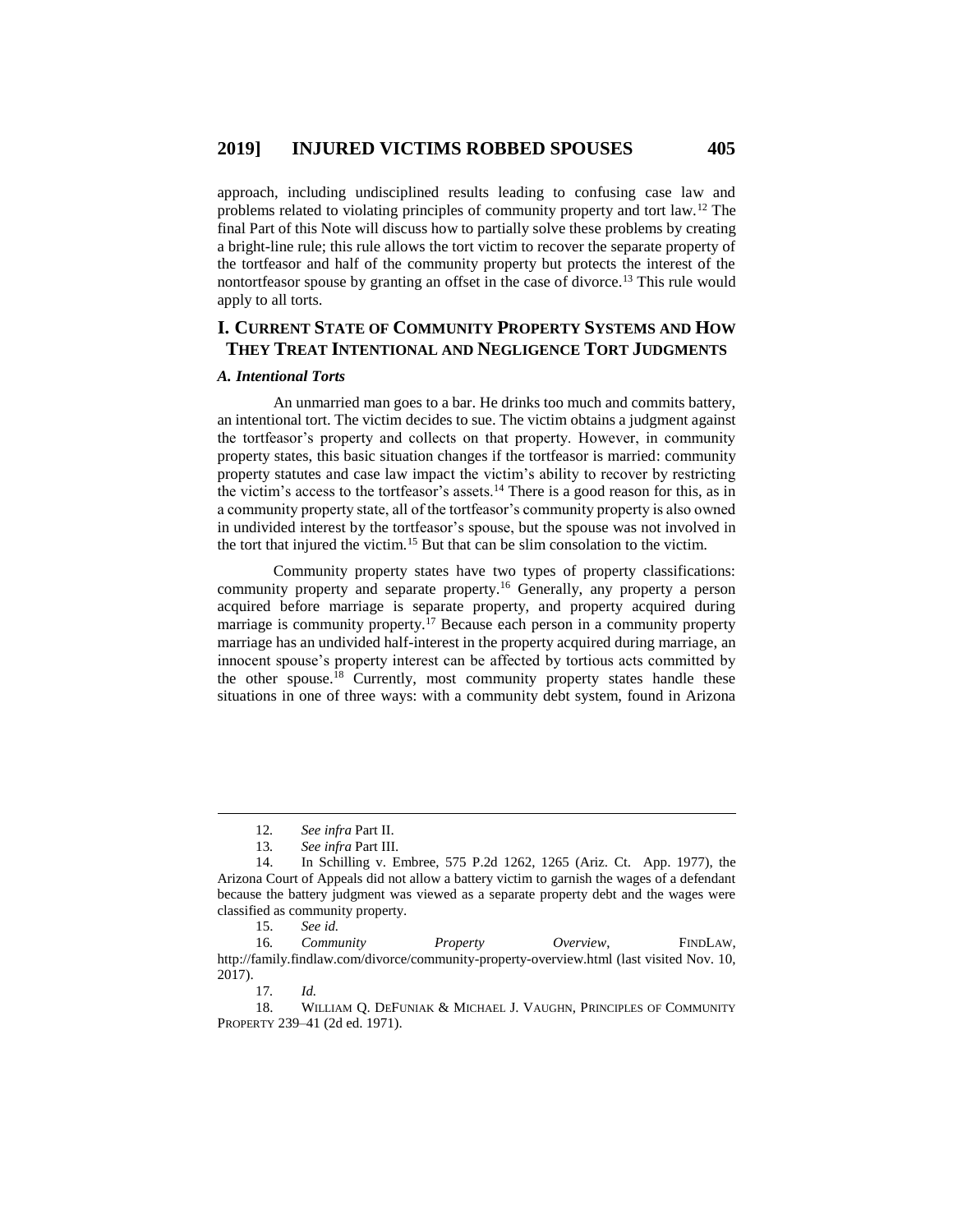and Washington;<sup>19</sup> with a managerial debt system, found in California;<sup>20</sup> or with a partition system, found in New Mexico.<sup>21</sup>

An Arizona court considering the situation outlined in the above hypothetical would try to determine if the battery committed by a married tortfeasor had some "benefit to the community."<sup>22</sup> There is some confusion among Arizona courts regarding whether that is the correct legal test, but most courts apply that test.<sup>23</sup> Arizona courts would likely find that this particular case of battery did not benefit the community.<sup>24</sup> Thus, the victim could not recover from community assets because, under the Arizona system, torts that do not directly benefit the community do not become community obligations.<sup>25</sup> This result would allow the victim to only recover from the tortfeasor's separate property.<sup>26</sup> Conversely, if the court found that the tort benefitted the community, the tort victim could obtain up to the entire value of the community property assets to satisfy the judgment.<sup>27</sup>

In Washington, the case law regarding how to characterize a tort is murkier.<sup>28</sup> However, the most recent case law suggests that courts need to work through a two-prong test to determine if the tort is a separate property tort or community property tort.<sup>29</sup> The first prong asks whether the tort was done to benefit the community.<sup>30</sup> If the answer is no, courts apply the second prong, asking if the tort was done while on community business.<sup>31</sup> The latter prong is construed broadly.<sup>32</sup> Applying the first prong of the test would not lead to community liability in our hypothetical example because it is difficult to imagine a bar fight benefitting the community. Thus, the first prong would not be satisfied, and the second prong would be applied. The second prong focuses on the underlying facts leading up to

20*. Id.* at 811–13.

21*. See* W.S. MCCLANAHAN, COMMUNITY PROPERTY LAW IN THE UNITED STATES 493 (1982).

22*.* Howe v. Haught, 462 P.2d 395, 397 (Ariz. Ct. App. 1969).

23. THOMAS JACOBS, 4 ARIZONA PRACTICE, COMMUNITY PROPERTY LAW § 13.6 (3d ed. 2018) (applying to all tort liability: "this does not require that the very act itself serves a community purpose; it is sufficient if the overall purpose of the undertaking was intended to benefit the community").

24*. See* Schilling v. Embree, 575 P.2d 1262 (Ariz. Ct. App. 1977); Howe v. Haught, 462 P.2d 395 (Ariz. Ct. App. 1969).

32*. Id.* at 281.

<sup>19.</sup> Erik Paul Smith, Casenote & Comment, *The Uncertainty of Community Property for the Tortious Liabilities of One of the Spouses: Where the Law is Uncertain, There is No Law*, 30 IDAHO L. REV. 799, 802, 806 (2008).

<sup>25</sup>*. See* JACOBS, *supra* note 23, § 13.7 ("Community property is liable for the intentional and negligent torts of either spouse occurring while that spouse is acting for a community purpose or on behalf of the community.").

<sup>26</sup>*. See id.*

<sup>27</sup>*. Id.*

<sup>28</sup>*. See infra* Part II.

<sup>29.</sup> Clayton v. Wilson, 227 P.3d 278, 280–81 (Wash. 2010) (citing La Framboise v. Schmidt, 254 P.2d 485, 485 (Wash. 1953)).

<sup>30</sup>*. Id.*

<sup>31</sup>*. Id.*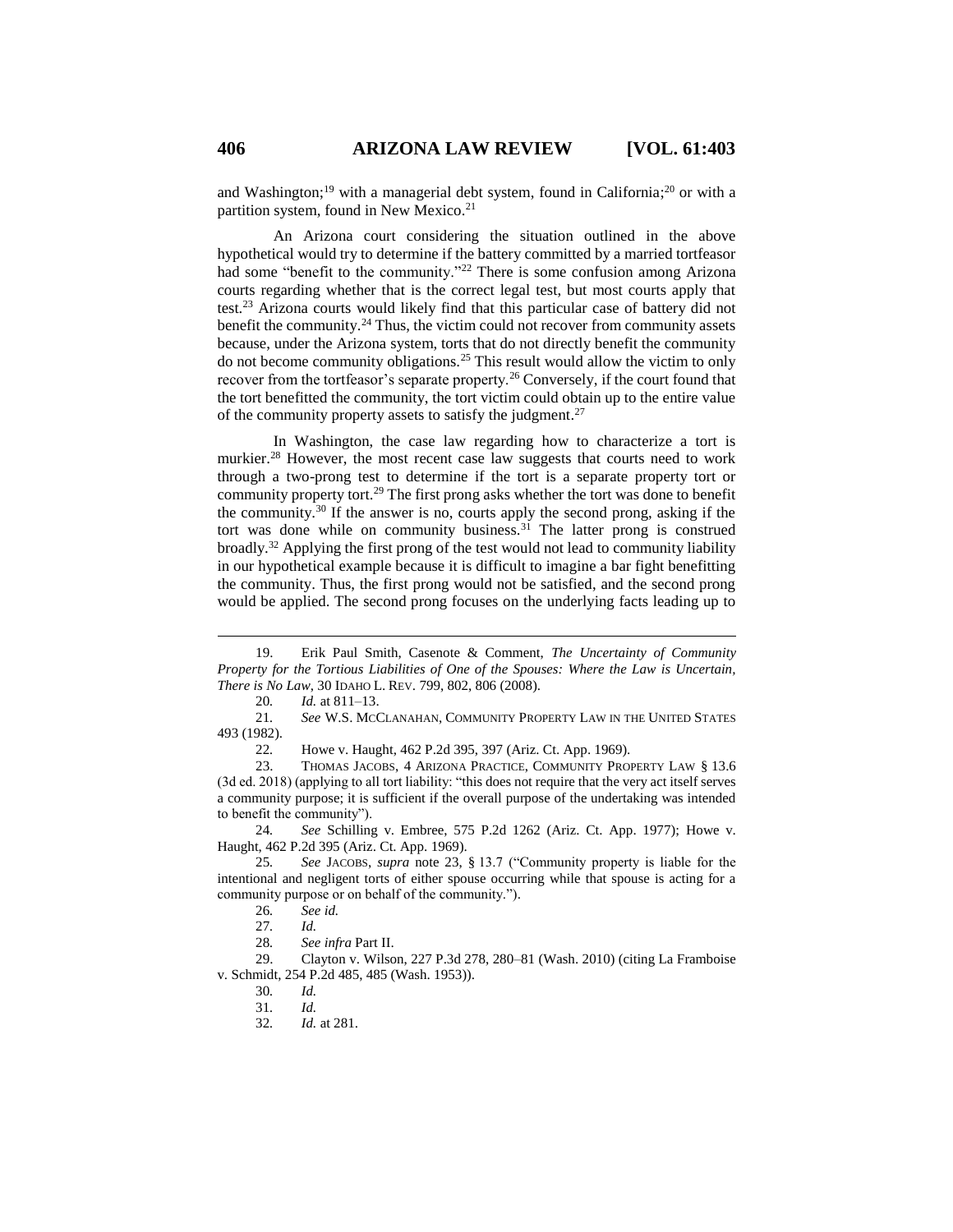the commission of the tort.<sup>33</sup> The court could ask if the tortfeasor was at the bar for recreational purposes or if he was there as part of a business trip.<sup>34</sup> Most likely, people go to the bar for recreational purposes, and a court would make all of the community property available for the tort judgment. However, if the court determined the tort to be a separate property tort, the tort victim could recover from the separate property of the tortfeasor and the tortfeasor's half interest in the community property.<sup>35</sup> By giving the tort victim access to half of the community property, Washington punishes tortfeasor spouses even though they did nothing wrong. However, to compensate for this potential injustice, Washington courts give the innocent spouse an offset if the married couple later divorces.<sup>36</sup>

California's managerial system differs from Arizona's and Washington's community debt systems; this system allows the tort victim to recover from any property the tortfeasor manages and controls. $37$  Thus, because each spouse has management and control of the entire community property, the entire community property, as well as any separate property of the tortfeasor, is available to the tort victim. <sup>38</sup> California courts nevertheless try to characterize torts by asking whether the tort was committed during an activity that benefited the community.<sup>39</sup> This characterization only matters in determining which property the victim can recover first because if the tort is characterized as a separate property obligation, the victim recovers the separate property first, and if the judgment is not satisfied, as will often be the case, the victim can collect from the community property.<sup>40</sup> Conversely, if the tort is characterized as a community property tort, the victim recovers first from the community property and then from the tortfeasor's separate property if needed.<sup>41</sup> This system, by providing the victim with access to the largest pool of assets (only the separate property of the innocent spouse is spared), provides the most protection for the victim but puts the innocent spouse's property in peril. Thus, in the battery hypothetical, all of the tortfeasor's separate property and all of the community property would be available, and a California court would then assess whether the tort benefitted the community. If so, all of the community assets are liable first, and then the tortfeasor's separate property assets become available. However, if the court found that the tort did not occur during an activity benefitting the community, the tort victim would recover first from the separate property of the tortfeasor but still have access to all of the community property assets if needed. The California debt

 $\overline{a}$ 

38*. Id.* § 1100(a).

<sup>33</sup>*. See id.*

<sup>34</sup>*. See* Moffitt v. Krueger, 120 P.2d 512, 514 (Wash. 1941) (holding the community liable when one spouse allows a friend to drive while intoxicated leading to an automobile accident when they were coming home from a picnic).

<sup>35.</sup> deElche v. Jacobsen, 622 P.2d 835, 840 (Wash. 1980).

<sup>36</sup>*. Id.* Courts grant offsets by giving the innocent spouse more of the remaining community property or less of the community debt at the time of divorce. *Id.*

<sup>37.</sup> CAL. FAM. CODE §1000 (West 2018).

<sup>39</sup>*. Id.* § 1000(b).

<sup>40</sup>*. Id.* § 1000(b)(2).

<sup>41</sup>*. Id.* § 1000(b)(1).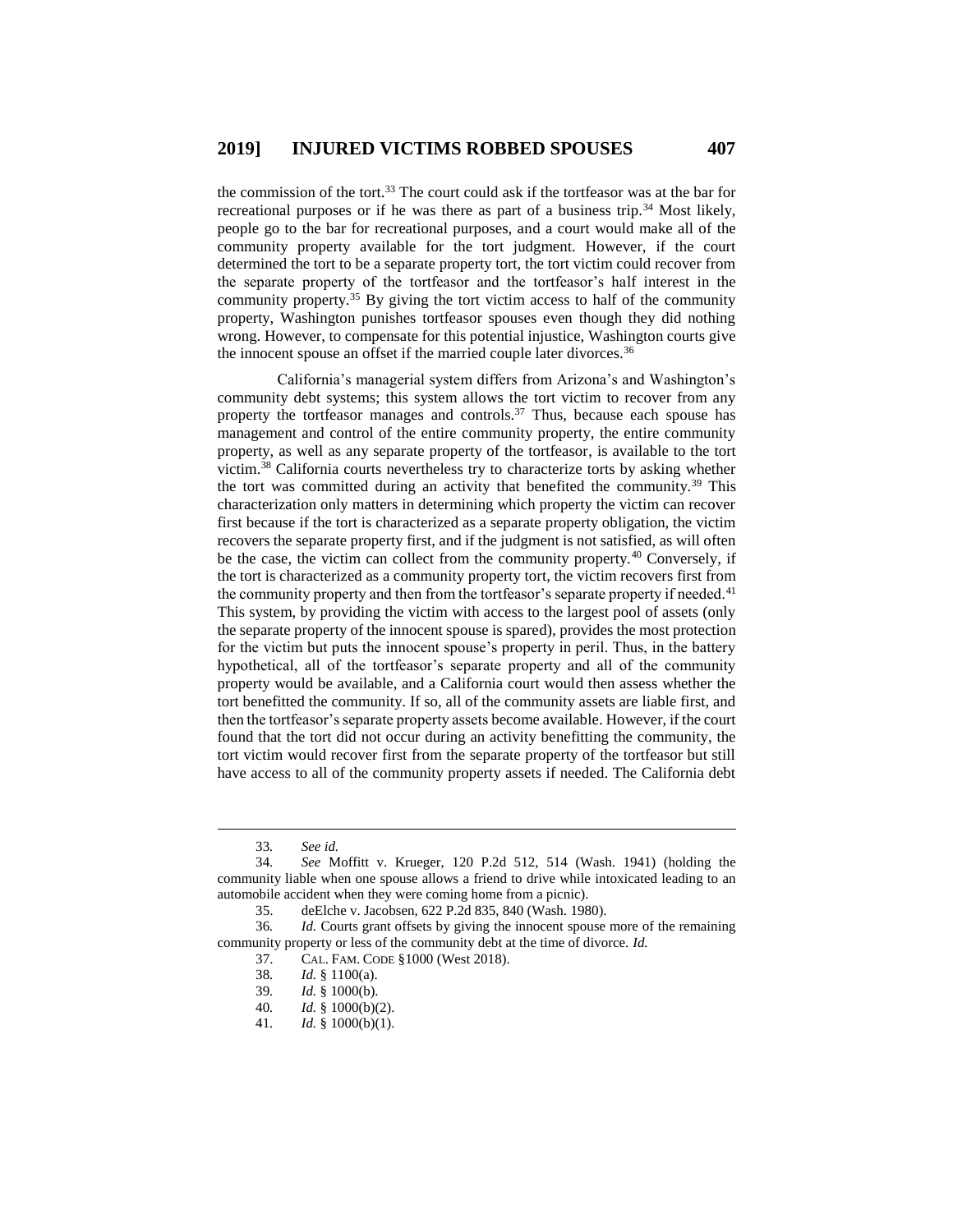statute does allow the innocent spouse to obtain a property offset at divorce if the community property is taken because of a separate property tort.<sup>42</sup>

New Mexico has a partition system where courts characterize torts by asking if the activity underlying the tort benefitted the community.<sup>43</sup> But similar to the process in California, the characterization only indicates which property satisfies the judgment first.<sup>44</sup> If the tort benefited the community, it is classified as a community debt and courts allow all community property assets for the judgment.<sup>45</sup> However, if the tort is characterized as a separate property tort, similar to the process in Washington, the tort victim can recover from the separate property of the tortfeasor and then up to half of the community property.<sup>46</sup> In theory, the statutorypartition system protects at least half of the innocent spouse's community property from a separate property tort judgment.<sup>47</sup> In the battery hypothetical, if the court held it was a separate property tort, only up to half of the community assets would become available after all of the tortfeasor's separate property was depleted.

#### *B. Negligent Torts*

Moving away from intentional torts to negligent torts, consider a woman driving to the grocery store to pick up prescription drugs from the pharmacy. She looks down at her smartphone to check her Twitter feed for just a moment. In that moment, her car runs a red light and slams into another car, severely injuring its occupants. The victims bring a negligence action against the driver, and the jury finds her liable and grants an award that exceeds any liability insurance the tortfeasor and victims have.

Arizona courts apply a different test for negligent torts than for intentional torts.<sup>48</sup> For negligent torts, courts determine if the underlying activity engaged in by the tortfeasor when the tort occurred benefitted the community.<sup>49</sup> This question is similar to the second prong of the Washington test.<sup>50</sup> Applying that test in the driving-negligence example would likely lead to community liability. The tortfeasor went to the store to pick up prescription drugs. Regardless of whether the drugs were for herself, her spouse, or one of their children, they are all members of the marital

 $\overline{a}$ 

47*. See id.*

48*. Compare* Howe v. Haught, 462 P.2d 395, 397 (Ariz. Ct. App. 1969) (asking if the tort benefitted the community) *with* Hays v. Richardson, 386 P.2d 791, 792 (Ariz. 1963) (asking if the underlying act that led to the tort benefited the community).

49. Hays v. Richardson, 386 P.2d 791, 792 (Ariz. 1963); *see also* Selaster v. Simmons, 7 P.2d 258, 259 (Ariz. 1932); Reckart v. Avra Valley Air, 509 P.2d 231, 233 (Ariz. Ct. App. 1973).

<sup>42.</sup> *Id.* § 2625.

<sup>43.</sup> Delph v. Potomac Ins. Co., 620 P.2d 1282, 1285 (N.M. 1980) ("[T]he test to be applied in such cases is an after-the-fact determination of whether the act in which the spouse was engaged at the time of the tort was one which was of actual or potential benefit to the community.").

<sup>44</sup>*. Compare* N.M. STAT. ANN. § 40-3-10(A) (2018) *with* N.M. STAT. ANN. § 40- 3-11(A) (2018).

<sup>45.</sup> N.M. STAT. ANN. § 40-3-11(A) (2018).

<sup>46.</sup> *Id.*

<sup>50</sup>*. See* Clayton v. Wilson, 227 P.3d 278, 280–81 (Wash. 2010).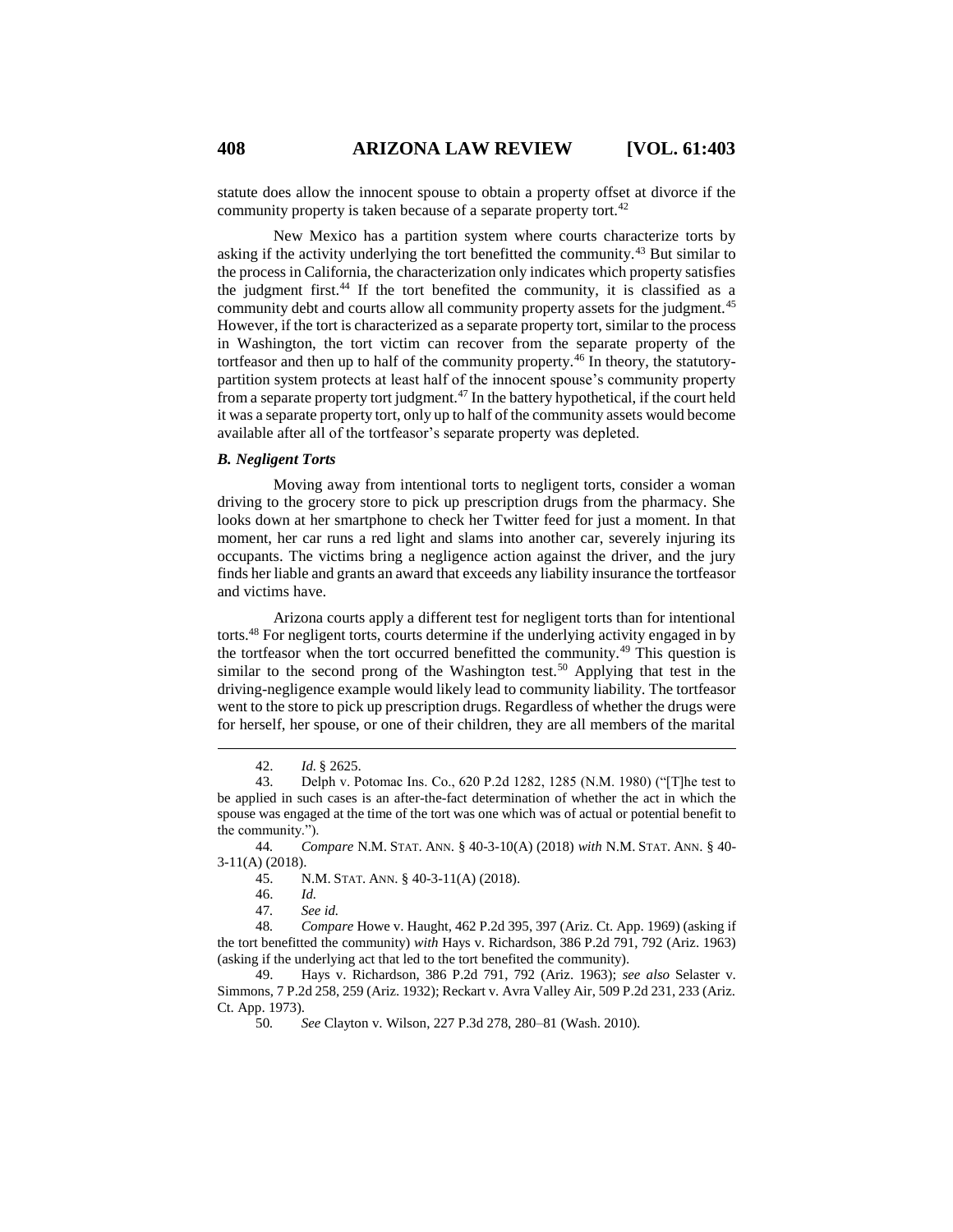community; therefore, the act benefitted the community, and the tort award would be a community obligation. Compare this to a result in Arizona if a court applied the intentional-tort test. It would be hard to argue that negligent driving in some way benefitted the community. Applying that test, the community would not be held liable and the victim would only recover from the separate property. Thus, depending on which test the Arizona courts use, the number of community assets subject to the judgment can change from all to none.

Washington courts try to treat all torts the same by implementing the twoprong test discussed above.<sup>51</sup> The court will first ask if the tort itself benefitted the community—i.e., if the negligent driving benefited the community.<sup>52</sup> The answer, similar to the result for an intentional tort such as battery, is likely to be "no" because torts themselves are virtually never designed to further the community. Then the court will ask if the negligence occurred while on community business or some other community activity.<sup>53</sup> Picking up the prescription for a family member would likely be considered a classic community activity, rendering all community assets available to the negligence-tort victim. By using the two-prong test for both types of torts, the Washington courts will achieve similar results every time, leading to community liability.<sup>54</sup>

California's single-characterization test that asks if the tort was done while on a community activity, similar to the Arizona negligence question and the second prong of the Washington test, leads to consistent results: typically that the community assets are liable for the judgment. Again, negligent driving while going to the grocery store will likely lead to community liability because the activity benefits the community.<sup>55</sup> This makes the tort a community tort, and the community property would first be available, and if that's not enough, then the tortfeasor's separate property.<sup>56</sup> Due to the managerial system, if the tort is viewed as a separate property tort, which is unlikely, the community property can still be used to satisfy the judgment if the separate property does not.<sup>5</sup>

New Mexico, like California, only has one test, but the nature of the inquiry (if the activity underlying the tort benefitted the community) is like Arizona's and Washington's.<sup>58</sup> A court will likely find that driving negligently on the way to the pharmacy or grocery store benefits the community because the underlying activity is in furtherance of the community.<sup>59</sup> Thus, the victim could recover from the community assets.<sup>60</sup> Because there is only one test, the results will be consistent, and the victim will be able to obtain compensation from the community property in this

<sup>51</sup>*. Id.*

<sup>52</sup>*. See id.*

<sup>53</sup>*. Id.*

<sup>54</sup>*. See id.*

<sup>55</sup>*. See* CAL. FAM. CODE §1000(b)(2) (West 2018).

<sup>56</sup>*. Id.*

<sup>57</sup>*. Id.* §1000(b)(1).

<sup>58.</sup> Delph v. Potomac Ins. Co., 620 P.2d 1282, 1285 (N.M. 1980).

<sup>59</sup>*. See* cases cited *supra* note 49.

<sup>60.</sup> N.M. STAT. ANN. § 40-3-11(A) (2018).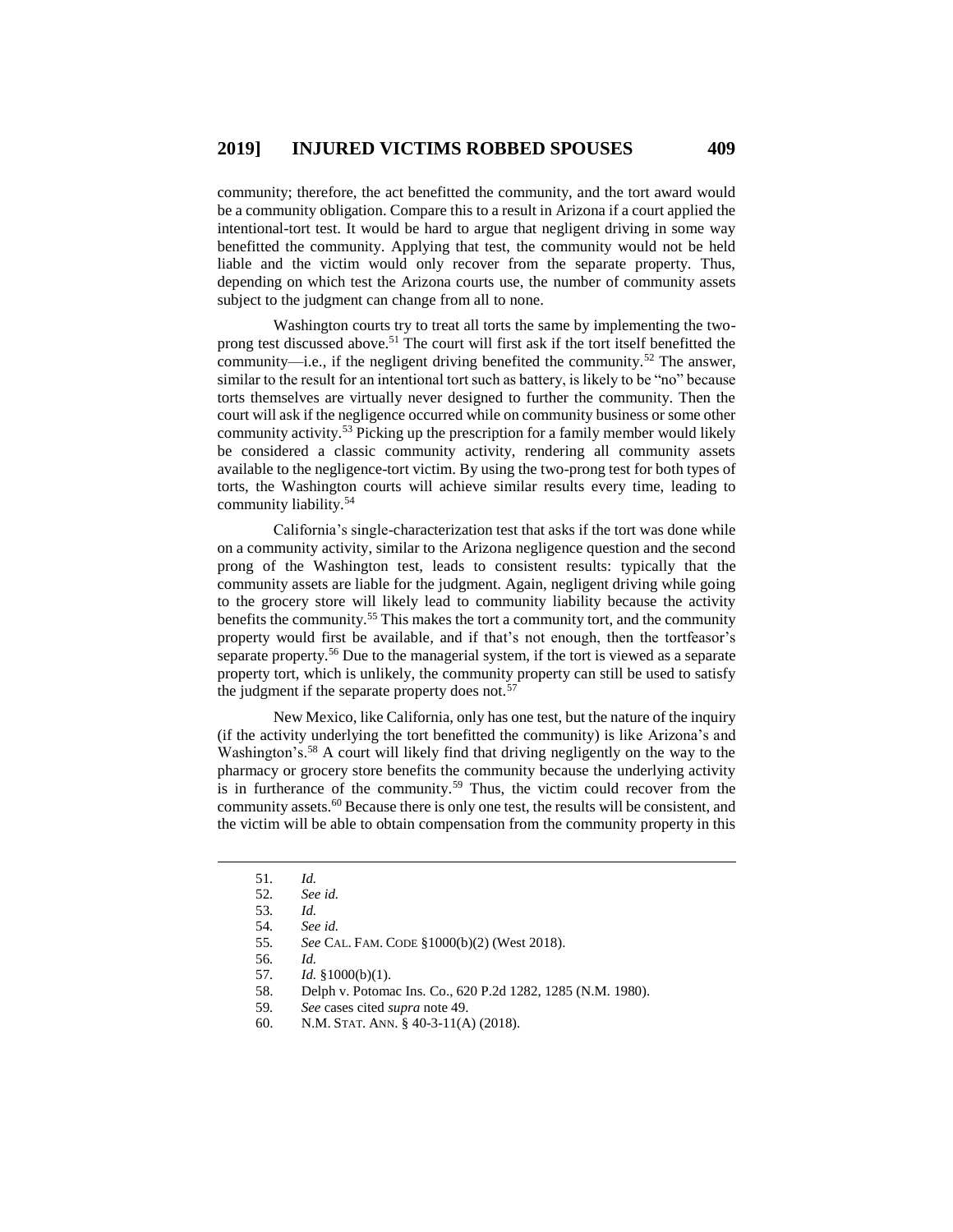hypothetical. If a court found that the underlying activity was not for a community benefit, then all the separate property of the tortfeasor is primarily available to the victim, and if not enough, up to half of the community assets. $61$ 

# **II. PROBLEMS WITH THE CURRENT COMMUNITY PROPERTY SYSTEMS**

Community property states apply their systems with two major flaws. First, characterizing torts can lead to inconsistent results as it is left to the judge to make these determinations. As judges are humans, they can be influenced by "emotional factors" that lead them to make community property assets available for a tort judgment when they should not be.<sup>62</sup> Additionally, as the courts apply these characterization tests, they are forced to differentiate and distinguish cases to achieve a result that is just in their minds, thus muddling the case law. The second problem is that community property states violate tort-law principles and community property principles to one extent or another. They potentially bar the victim recovery by only allowing separate property to be obtained, punish the innocent spouse based on the tortious conduct of the other spouse, or in a partition system, limit tort-victim recovery and partially deprive innocent spouses of their property interest.

#### *A. Tort Characterization Leads to Untenable Results*

When judges characterize torts, the result is untenable case law. Furthermore, because the results are untenable, the case law—particularly in Arizona and Washington—is confusing and unclear as to how its respective characterization tests apply to factual situations.

# *1. Arizona's Characterization Problems*

Arizona courts apply two different legal tests depending on the type of tort that was committed.<sup>63</sup> In the case of negligent and reckless torts, courts try to determine if the underlying activity that led to the tort benefitted the community.<sup>64</sup> In contrast, they do not ask if the negligent act itself benefitted the community.<sup>65</sup> Furthermore, if the spouse was negligent during an activity that was intended by that spouse to benefit the community, Arizona courts tend to classify it as a community tort, regardless if the activity actually benefited the community in a monetary

<sup>61.</sup> *Id.* § 40-3-10(A).

<sup>62.</sup> deElche v. Jacobsen, 622 P.2d 835, 840 (Wash. 1980).

<sup>63.</sup> It is the plaintiff's responsibility to prove that a tort is a community debt. Garrett v. Shannon, 476 P.2d 538, 540 (Ariz. Ct. App. 1970). Depending on the proof offered, a court will either characterize the tort as a community property tort or a separate property tort. *See* Reckart v. Avra Valley Air, 509 P.2d 231, 232 (Ariz. Ct. App. 1973) (finding the community liable when the defendant testified that he flew airplanes for recreational purposes); Howe v. Haught, 462 P.2d 395, 398 (Ariz. Ct. App. 1969).

<sup>64</sup>*. See* cases cited *supra* note 49.

<sup>65.</sup> Hays v. Richardson, 386 P.2d 791, 792 (Ariz. 1963); *see generally* Selaster v. Simmons, 7 P.2d 258, 260 (Ariz. 1932); Reckart v. Avra Valley Air, 509 P.2d 231, 232–33 (Ariz. Ct. App. 1973).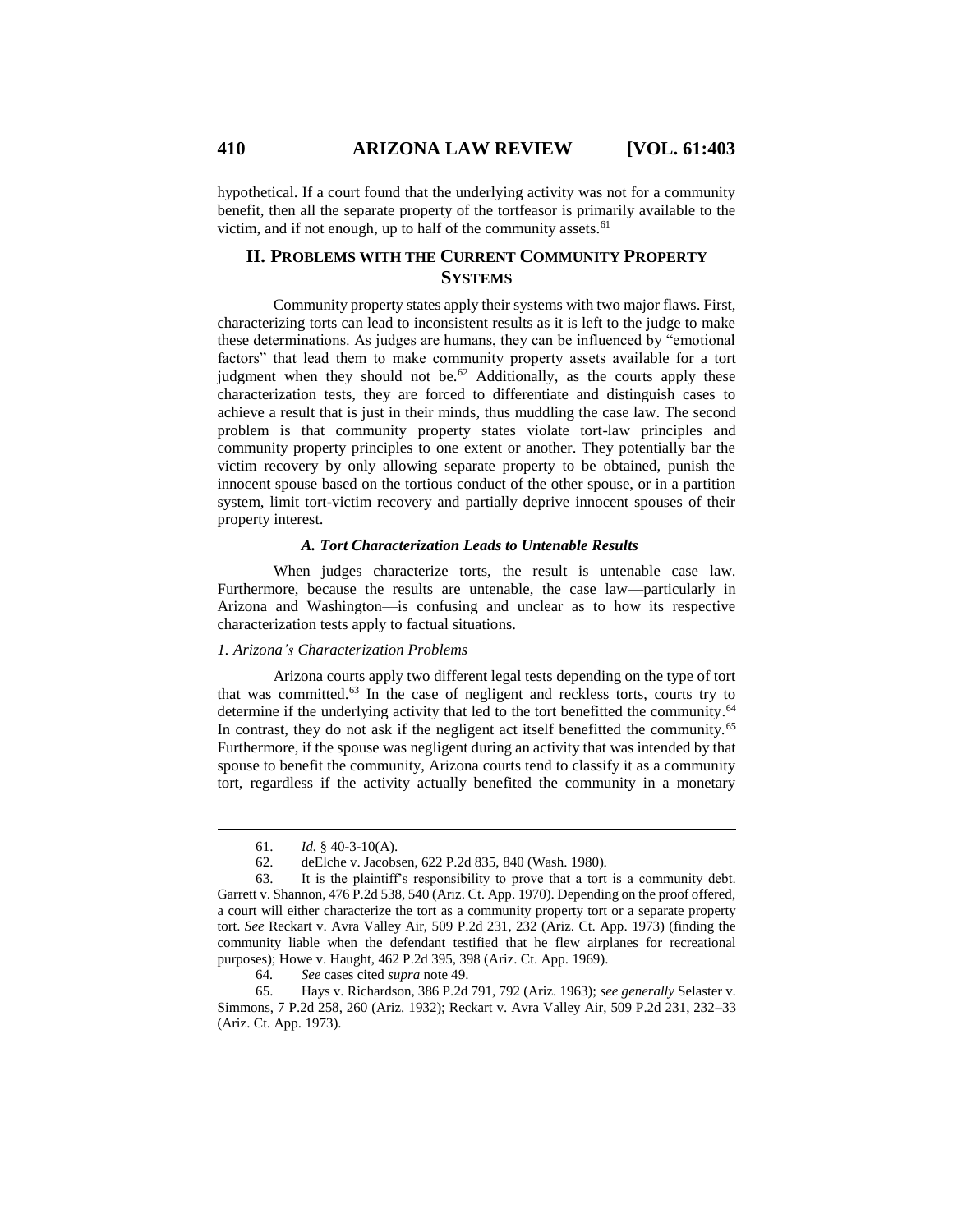sense.<sup>66</sup> There is confusion as to what tests courts should apply; *Hays v. Richardson*, discussed below, suggests that courts evaluate both the negligent act and the underlying act, thus having two methods to impart community liability.<sup>67</sup> However, other cases only used the underlying-act test to determine liability.<sup>68</sup>

Moreover, Arizona courts have interpreted a wide range of activities to be community errands. *Reckart v. Avra Valley* concluded community assets were available when a spouse damaged property when negligently taxiing an airplane.<sup>69</sup> That court held that recreational activities are in furtherance of the community.<sup>70</sup> Thus, because the tortfeasor spouse was learning to fly for recreational purposes, the court characterized the tort as a community obligation.<sup>71</sup> Furthermore, in *Hays*, the court held the community liable when a spouse drove intoxicated after picking up his family from seeing a live taping of a television show.<sup>72</sup> Generally, courts impart liability to the community if the tortfeasor is on a community errand.<sup>73</sup>

For intentional torts, Arizona courts determine if the tortious act itself benefitted the community and do not consider if the underlying activity benefited the community.<sup>74</sup> Courts have declined to extend community liability to torts such as battery<sup>75</sup> and unlawful arrest<sup>76</sup> because they determined the tort did not benefit the community. However, courts have extended community liability to intentional torts like fraud<sup>77</sup> and slander<sup>78</sup> when they determined the torts were committed for community benefit. Thus, Arizona courts do not categorize intentional torts as separate property torts and negligent torts as community property torts but instead look at the factual circumstances underlying the conduct at issue.<sup>79</sup>

 $\overline{a}$ 

73*. See Selaster*, 7 P.2d at 259.

74. Selby v. Savard, 655 P.2d 342, 349 (Ariz. 1982) ("In the area of intentional torts, the community is not liable for one spouse's malicious acts unless it is specifically shown that the other spouse consented to the act or that the community benefited from it."); Cadwell v. Cadwell, 616 P.2d 920, 923 (Ariz. Ct. App. 1980); Howe v. Haught, 462 P.2d 395, 397 (Ariz. Ct. App. 1969); Shaw v. Greer, 194 P.2d 430, 434 (Ariz. 1948); McFadden v. Watson, 74 P.2d 1181, 1182 (Ariz. 1938).

- 75. *Howe*, 462 P.2d at 397.
- 76. *Shaw*, 194 P.2d at 434.
- 77. *Cadwell*, 616 P.2d at 923.
- 78. *McFadden*, 74 P.2d at 1182.

79*. See generally* Garrett v. Shannon, 476 P.2d 538 (Ariz. Ct. App. 1970) (where two men were sued for battery while playing golf; the court entertains the possibility that this particular battery could be a community debt).

<sup>66.</sup> Donato v. Fishburn, 367 P.2d 245, 247 (Ariz. 1961); *Reckart*, 509 P.2d at 233 ("No pecuniary benefit is necessary.").

<sup>67</sup>*. Hays*, 386 P.2d at 792 ("In negligence cases we will not only inquire into the very act itself but the surrounding circumstances as well to make this determination because rarely does one run a red light or collide with another for the specific purpose of benefiting the community.").

<sup>68</sup>*. E.g.*, *Selaster*, 7 P.2d at 259; *Reckart*, 509 P.2d at 233.

<sup>69</sup>*. Reckart*, 509 P.2d at 233.

<sup>70</sup>*. Id.*

<sup>71</sup>*. Id.*

<sup>72</sup>*. Hays*, 386 P.2d at 792.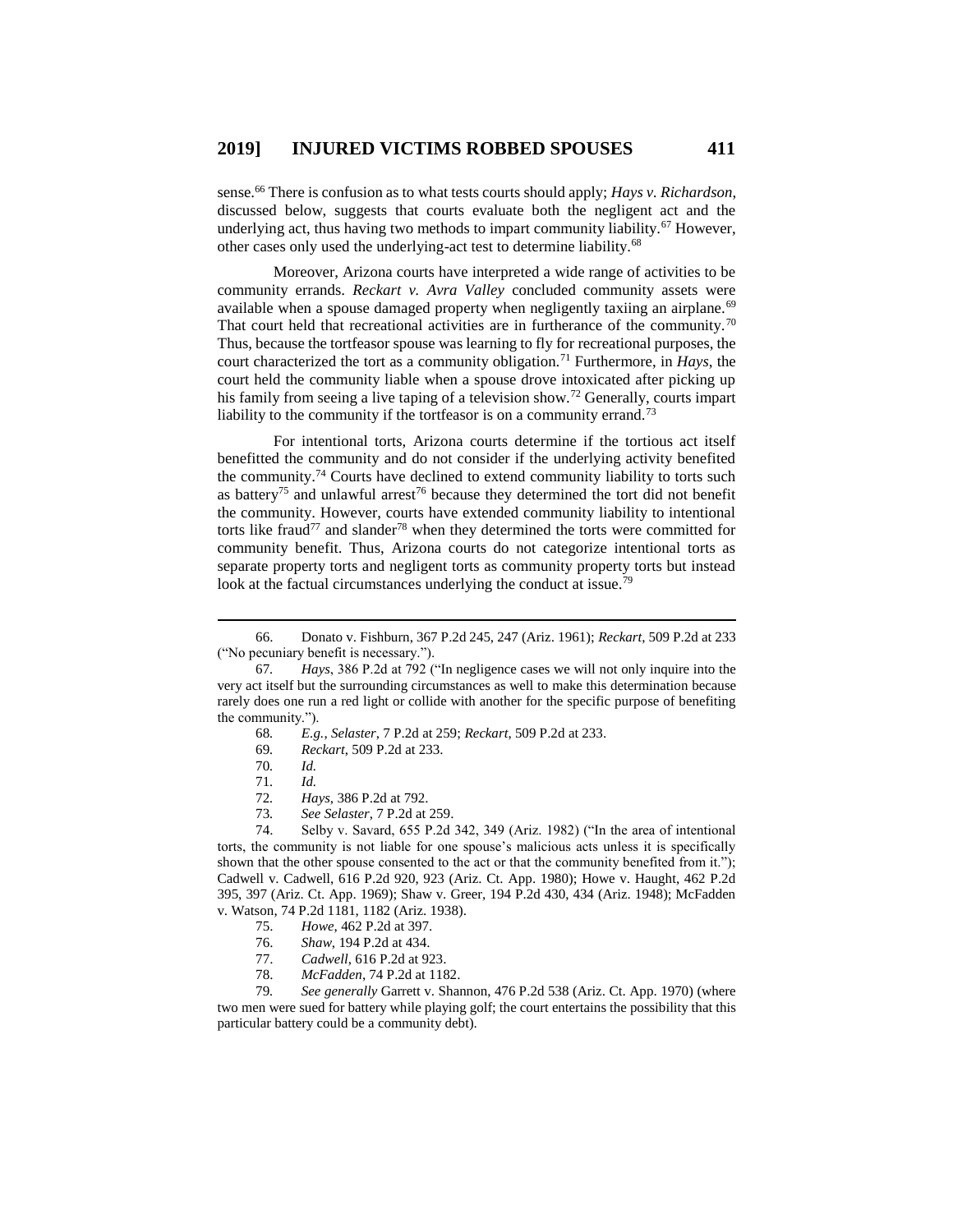However, there is some confusion in Arizona because the *Arizona Practice Series* does not distinguish the two tests pertaining to negligent and intentional torts.<sup>80</sup> Also, in *Garrett v. Shannon*, an Arizona appellate court stated: "the law is settled in Arizona that the community property of both spouses may be liable for an intentional tort committed by one of the spouses where *the intent and purpose of the activity leading to* the commission of the tort was to benefit the community interests."<sup>81</sup> Typically, courts use that test for negligent torts, but not intentional torts.<sup>82</sup> The *Garrett* court would have looked at the activity underlying the tort to determine if community asset were available.<sup>83</sup> In that case, the plaintiff alleged that he was assaulted by the two defendants on a golf course.<sup>84</sup> Because recreation benefits the community, a court applying the negligence test would probably find community liability.<sup>85</sup> However, tracking *Howe v. Haught*, a court applying the intentional-tort test would most likely not require community asset liability.<sup>86</sup> There, two men were involved in a fight, but the court did not hold the community liable because the fight did not benefit the community.<sup>87</sup> Thus, the availability of community assets to a tort victim seems generally to hinge on whether the tort was intentional or negligent. However, in *Howe*, it is unclear which test the court applied because the court stated, "It is true that where a husband commits an assault in the management of or for the benefit of the community, the community is liable."<sup>88</sup> Thus, the court could have applied both tests to find liability.

#### *2. Washington's Characterization Problems*

Washington's legal test also creates confusion due to conflicting holdings of the two most recent cases.<sup>89</sup> Prior to 1980, victims of community property torts could only recover community property and victims of separate property torts could only collect separate property.<sup>90</sup> However, in 1980, the Washington Supreme Court changed the rule for intentional torts in *deElche v. Jacobsen*. <sup>91</sup> In that case, two

 $\overline{a}$ 

86. Howe v. Haught, 462 P.2d 395 (Ariz. Ct. App. 1969).

<sup>80</sup>*. See* JACOBS, *supra* note 23, § 13.6 (applying to all tort liability: "[T]his does not require that the very act itself serves a community purpose; it is sufficient if the overall purpose of the undertaking was intended to benefit the community").

<sup>81</sup>*. Garrett*, 476 P.2d at 539 (emphasis added).

<sup>82</sup>*. See* cases cited *supra* note 49.

<sup>83.</sup> *Garrett*, 476 P.2d at 539. The court did not characterize the tort because the appeal related to a procedural question. *Id.* However, the appellate court's potential confusion of the characterization test illustrates the difficulties courts have applying the tests.

<sup>84</sup>*. Id.*

<sup>85.</sup> This is similar to *Reckart*, where the court held community assets liable when the spouse negligently damaged an airplane during a recreational activity. Reckart v. Avra Valley Air, 509 P.2d 231, 233 (Ariz. Ct. App. 1973).

<sup>87</sup>*. Id.* at 398.

<sup>88</sup>*. Id.* at 397.

<sup>89</sup>*. Compare* deElche v. Jacobsen, 622 P.2d 835, 841 (Wash. 1980) *with* Clayton v. Wilson, 227 P.3d 278, 281 (Wash. 2010).

<sup>90</sup>*. See* Elizabeth Jane Blagg, *Community Property-Washington Allows Separate Tort Recovery from Community Property-Deelche v. Jacobsen, 95 Wn.2d 237, 622 P.2d 835 (1980)*, 57 WASH. L. REV. 211, 214 (1981).

<sup>91.</sup> 622 P.2d 835, 839–40.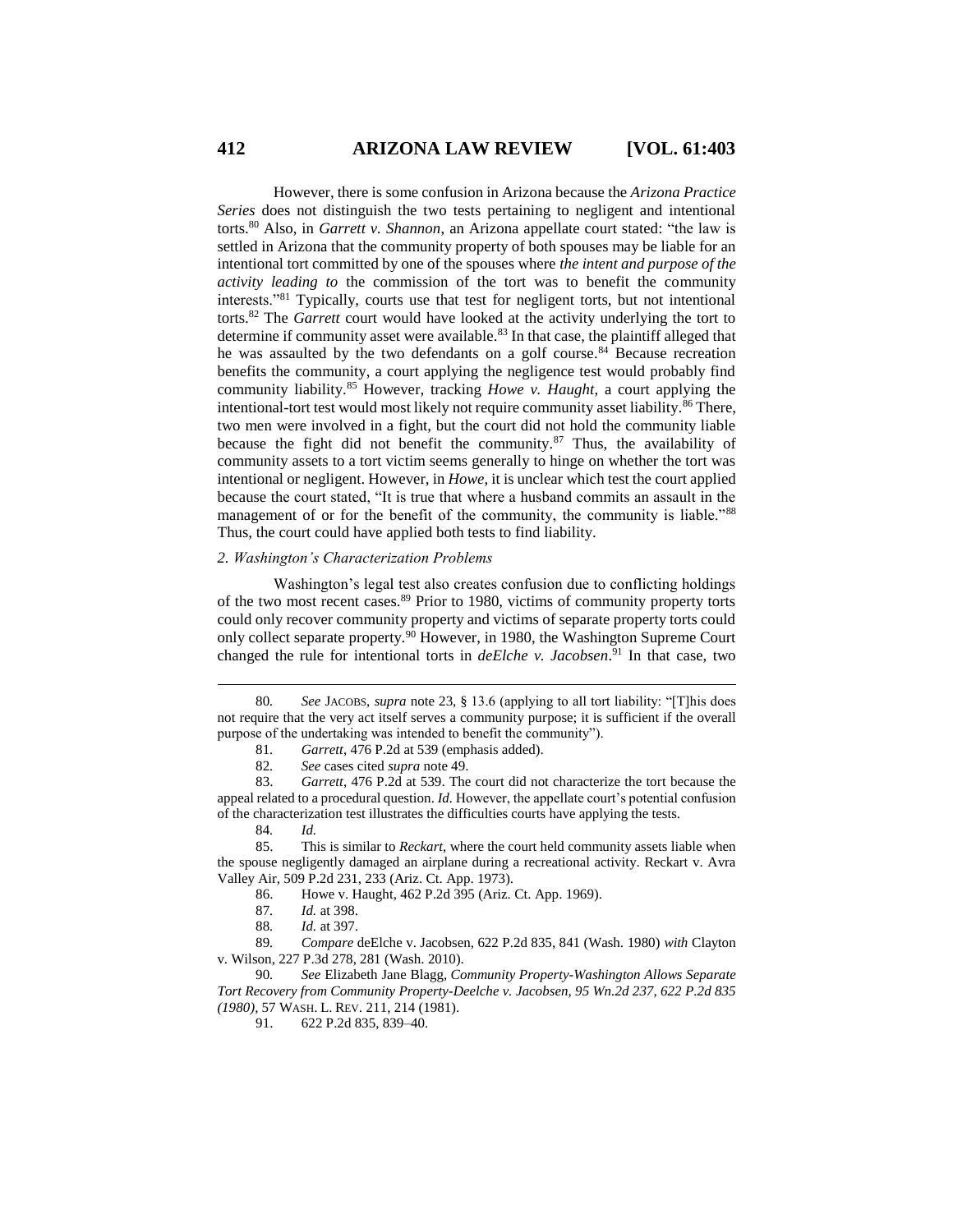couples were attending a social event on a houseboat.<sup>92</sup> One of the wives decided to leave the party.<sup>93</sup> After she left, the man from the other couple followed her to where she was staying and raped her.<sup>94</sup> Prior to the assault, the tortfeasor and his spouse transmuted their separate property to community property.<sup>95</sup> The effect of the transmutation, which was apparently not done in anticipation of the tort, was to render all of the tortfeasor's formerly separate property assets immune from a separate property tort judgment.<sup>96</sup> The court decided that when a tort is determined to be a separate property tort, instead of limiting the tort victim's recovery to the tortfeasor's separate property only, the tort victim would have access to half of the community property if the separate property is not sufficient to satisfy the judgment. $97$  In that case, the couple had no separate property, so the victim could obtain up to half of the community property. Additionally, the court also indicated that if the marriage between the spouses dissolved, an offset in the form of an equitable lien could be given to the nontortfeasor spouse, thus protecting her community property interests.<sup>98</sup>

There were two main reasons the *deElche* court changed the way recovery is approached.<sup>99</sup> First, in situations like the one before it, tort victims were barred from recovery even though the tortfeasors were solvent because they had only community property and no separate property.<sup>100</sup> Second, the majority in *deEleche* noticed that prior decisions were stretching community liability to ensure tort-victim recovery when the liability should have been limited to the tortfeasors and their separate property;<sup>101</sup> the *deElche* majority wanted to limit the extent of when courts were finding community liability<sup>102</sup> and to give a tort victim access to all community assets only for "[t]orts which can *properly* be said to be done in the management of community business, or for the benefit of the community,"<sup>103</sup> but not when based only "upon tenuous considerations of 'benefit' to the community."<sup>104</sup> Furthermore, the court criticized prior cases that stretched community liability too far.<sup>105</sup> The *deElche* majority thought giving the tort victim access to half of the community property would reduce the inclination of lower courts to conclude that a tort was a

- 99*. See* Blagg, *supra* note 90, at 218.
- 100*. deElche*, 622 P.2d at 839.
- 101*. Id.*
- 102*. See id.* at 839–40.
- 103*. Id.* at 840 (emphasis added).
- 104*. See id.* at 839.
- 105*. Id.* at 838.

<sup>92</sup>*. Id.* at 836.

<sup>93</sup>*. Id.*

<sup>94</sup>*. Id.* 95*. Id.*

<sup>96</sup>*. Id.* 97*. Id.* at 840.

<sup>98</sup>*. Id.*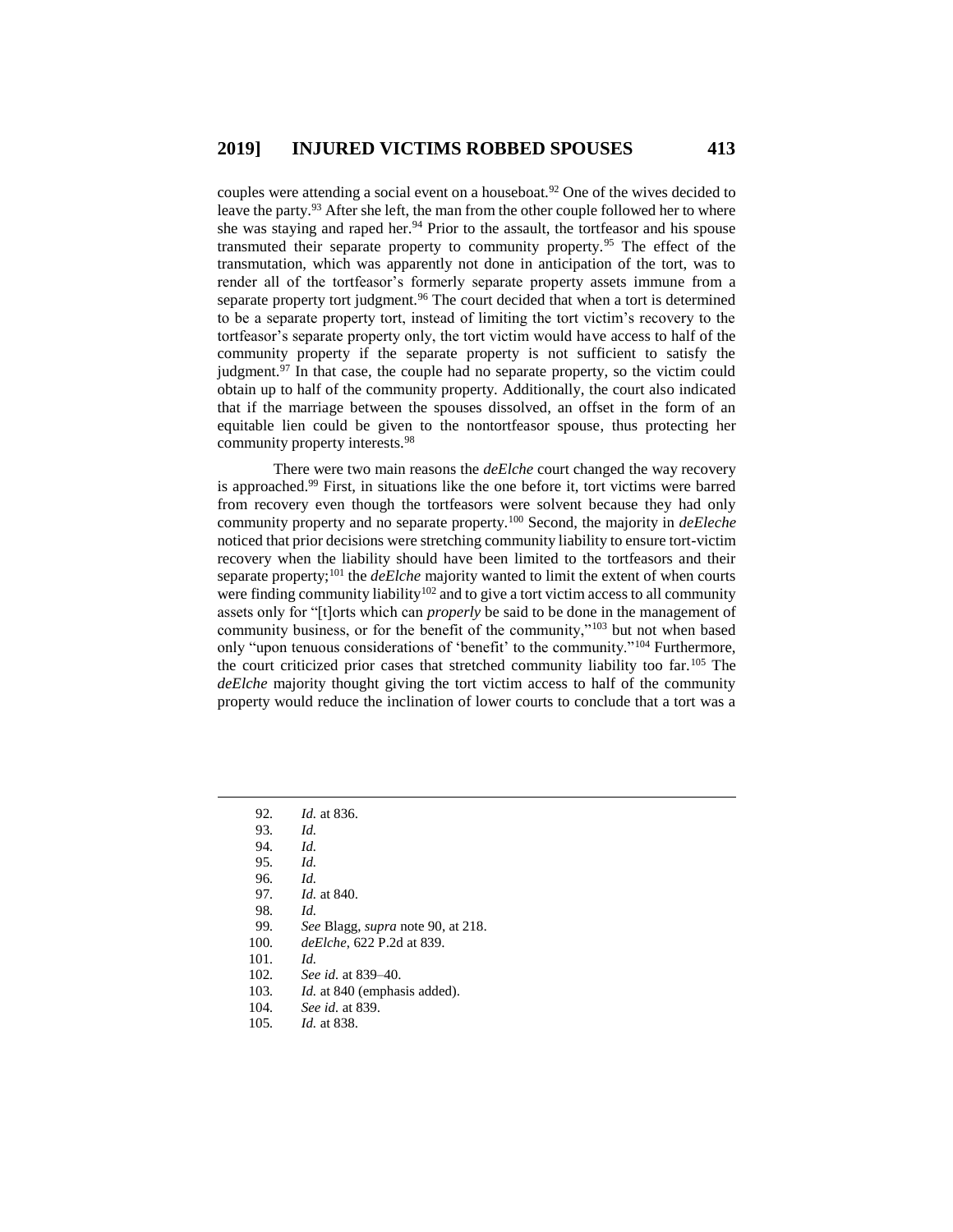community obligation and steer lower courts back toward a separate property characterization where that was actually the case.<sup>106</sup>

However, in *Clayton v. Wilson*, the Washington Supreme Court articulated a two-prong test applicable to all torts that essentially limits the *deElche* holding.<sup>107</sup> To apply the test, courts first ask if the tort benefitted the community.<sup>108</sup> If the answer is yes, the tort is treated as a community obligation.<sup>109</sup> If the tort did not benefit the community, courts ask if the tort was done pursuant to community business.<sup>110</sup> This effectively casts a wide net regarding community liability, almost ensuring that every tort will be classified as a community property tort. In *Clayton*, one spouse repeatedly sexually abused a neighbor child that the married couple had hired to do yard work at their home.<sup>111</sup> The other spouse argued that, per *deElche*, only half of the community property should be subject to judgment because the intentional tort did not benefit the community.<sup>112</sup> The court stated that *deElche* only applied to the first prong of the test, but that was irrelevant because the sexual abuse of the child satisfied the second prong of the test because it was done in furtherance of the community.<sup>113</sup> The court deemed the second prong satisfied because:

> Mr. Wilson used yard work as a means to groom the young boy. The abuse always occurred within the context of yard work, which consisted of community business. Mr. Wilson sexually abused Clayton while overseeing him as an employer, supervisor, landlord, and caretaker. The marital community benefited from Clayton's labor. Mr. Wilson paid Clayton for his work with community funds, and only after he finished abusing Clayton on each occasion.<sup>114</sup>

In finding community liability, the *Clayton* court acknowledged that it applied the second prong broadly.<sup>115</sup> In effect, this holding limits *deElche* to its facts.

*Clayton*, to some extent, borrowed the two-prong test from an older Washington case, *La Framboise v. Schmidt*.<sup>116</sup> That decision found the community liable when a husband sexually abused a child that had been placed in the care of his

 $\overline{a}$ 

114*. Id.* at 282.

<sup>106</sup>*. See id.* at 840 ("It may be that some torts which have in the past been classified as community . . . may now be properly considered separate.").

<sup>107.</sup> Clayton v. Wilson, 227 P.3d 278, 280–81 (Wash. 2010).

<sup>108</sup>*. Id.* at 280.

<sup>109.</sup> *See id.*

<sup>110</sup>*. Id.* at 280–81.

<sup>111</sup>*. Id.* at 279.

<sup>112</sup>*. Id.* at 281. It is interesting to note that prior to the trial, the spouses transferred all of their property to the wife's separate property, *id.* at 280, probably to avoid a judgment. The court found the transfer fraudulent, thus making their property keep its original characterization. *Id.* at 284–85. A similar situation and result happened in Arizona. *See* State ex rel. Indus. Comm'n v. Wright, 43 P.3d 203 (Ariz. Ct. App. 2002).

<sup>113.</sup> *Clayton*, 227 P.3d at 281.

<sup>115</sup>*. Id.* at 281.

<sup>116.</sup> La Framboise v. Schmidt, 254 P.2d 485, 486 (Wash. 1953).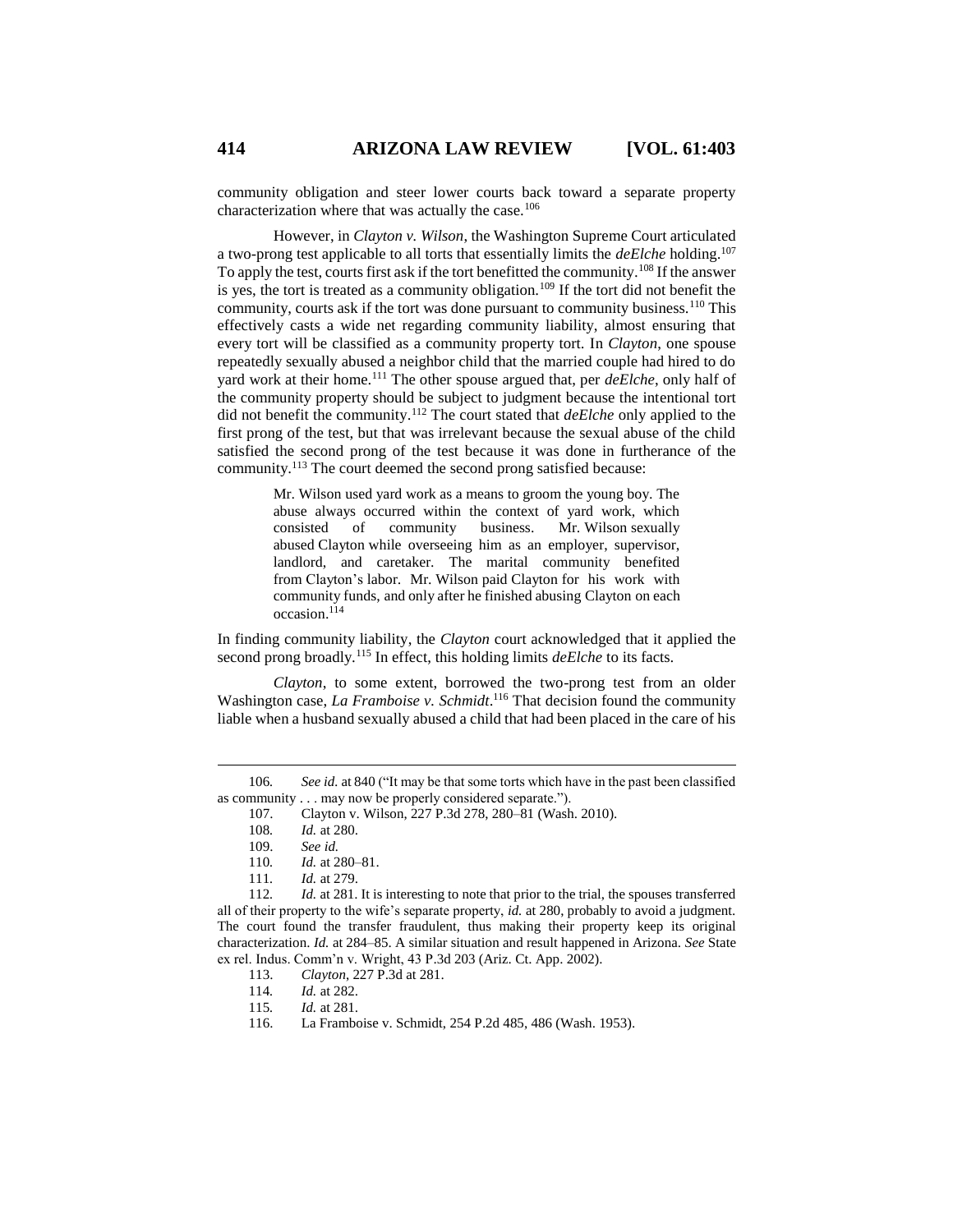marital community.<sup>117</sup> The *La Framboise* court used the tort doctrine of *respondeat superior* to find the community liable.<sup>118</sup> Early Washington case law viewed the community as its own separate legal entity.<sup>119</sup> Thus, similar to when companies are liable for the actions of their employees acting in the scope of their employment, the community was found liable when a community member acts for its benefit or in the scope of community duties.<sup>120</sup> However, Washington case law later rejected the community-entity theory, which the *deElche* court mentioned.<sup>121</sup> Therefore, because there is no entity that the spouses are acting on behalf of, the doctrine of *respondeat superior* does not apply. The *Clayton* majority did not address the rejection of the entity theory but cited a passage from *deElche* that supported the notion that community torts will remain community torts if done while managing community business.<sup>122</sup> However, the *deElche* court specifically criticized *La Framboise*, on which the *Clayton* court relied.<sup>123</sup> Additionally, the rationale from *deElche*—that courts should not stretch community liability to separate torts—conflicts with the *Clayton* holding.<sup>124</sup> The *Clayton* court may have succumbed to "emotional factors or overtones," a concern of the *deElche* court, by making the entire community liable to a child-sex-abuse victim.<sup>125</sup> Finally, under *deElche*, *Clayton* did not need to extend community liability because deeming the tort a separate property tort would still have allowed the tort victim to recover half of the community assets.<sup>126</sup>

Moreover, even if the *deElche* court did leave the second prong of the *La Framboise* test untouched, having the two prongs is redundant and creates confusion. The *deElche* court would not have needed to change any case law but could have found community liability by applying the second prong of the test to the facts. The couples were engaging in a social activity when the rape occurred.<sup>127</sup> Applying the second prong of the test broadly, the assault occurred during a community activity.<sup>128</sup> Both Arizona and Washington have found that recreational activities are community activities and hold the entire community liable for torts related to those activities.<sup>129</sup> By applying the Washington precedent or borrowing

 $\overline{a}$ 

121*.* Blagg, *supra* note 90, at 214; deElche v. Jacobsen, 622 P.2d 835, 838–39 (Wash. 1980).

122. Clayton v. Wilson, 227 P.3d 278, 281 (2010) (citing *deElche*, 622 P.2d at 835). 123*. deElche*, 622 P.2d at 838.

124*. See id.* at 839 ("Innocent spouses' interests in community property are made liable upon the most tenuous considerations of 'benefit' by the community in order to allow victims to recover.").

125*. See id.* at 840.

126. *Id.*

127. The court acknowledged that the party on the boat was a community activity. *Id.* at 836.

128*. See id.*

129. Reckart v. Avra Valley Air, 509 P.2d 231, 233 (Ariz. Ct. App. 1973); Moffitt v. Krueger, 120 P.2d 512, 514 (Wash. 1941) (holding the community liable when one spouse

<sup>117</sup>*. Id.* at 485.

<sup>118</sup>*. Id.* at 486.

<sup>119.</sup> Blagg, *supra* note 90, at 213.

<sup>120</sup>*. La Framboise*, 254 P.2d at 486.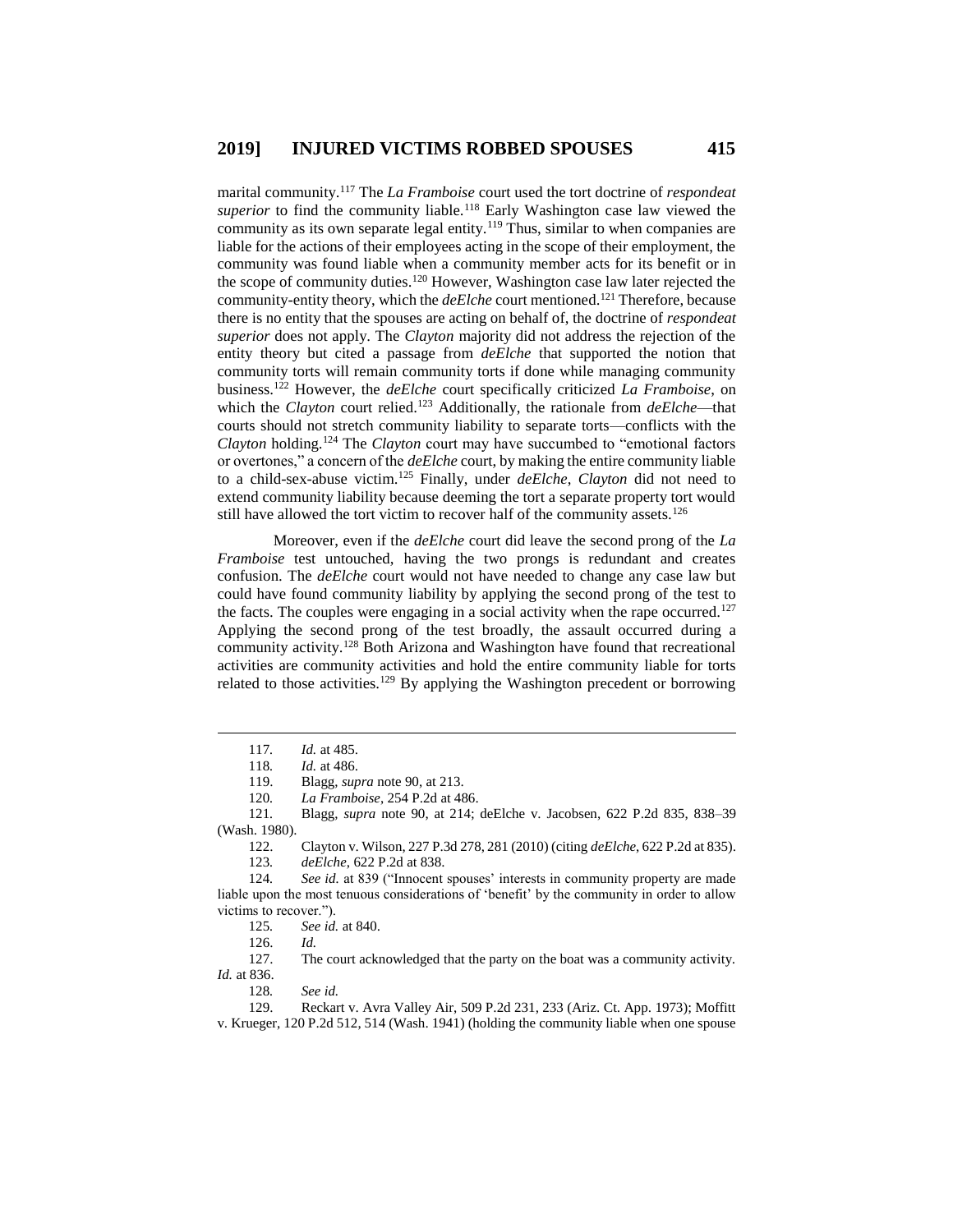from Arizona, *deElche* could have made the community liable and allowed the tort victim to recover. Moreover, if the *deElche* court wanted to interpret the second prong as broadly as the *Clayton* court had, any criticisms from *deElche* levied at the previous case law would be unwarranted because the second prong would have guaranteed community liability. It is difficult to imagine a factual situation where the first prong of the test would provide liability and the second prong would not. Thus, eliminating the first prong and only applying the second prong would not change the results of applying both prongs. Additionally, it would clarify the confusion the case law has created.

Also, applying the second prong of the Washington test to all torts would increase the number of cases where the community is liable. For example, in *Shaw v. Greer*, an Arizona case, the tort defendants worked for a local police agency when they unlawfully arrested a man in order to prevent him from gaining custody of his child.<sup>130</sup> That court held the action as a separate property tort because the tort did not benefit the community.<sup>131</sup> However, applying the second prong of the Washington test would lead to community liability because the married police officers were generating community wages while at work and committing the tort would be pursuant to community business.<sup>132</sup> Thus, if two spouses go out to a bar together and one of the spouses commits a battery against another patron, because the spouses were together on a recreational outing, the community could be held liable because recreation is a community activity.<sup>133</sup>

## *3. California's and New Mexico's Characterization Problems*

California's and New Mexico's systems produce clearer results but still render an innocent spouse's assets available for the victim of the tortious conduct of the other spouse. The results are clearer because instead of asking multiple questions about the torts or having different tests for different torts, they use the Arizona test for negligent torts but apply it to all torts by asking if the tort occurred during an activity that benefited the community.<sup>134</sup> By statute, either half<sup>135</sup> or all of the community assets are made liable for a separate property tort judgment.<sup>136</sup> Thus, characterizing the torts typically only establishes a priority of assets for the tort victim to recover.

allows a friend to drive the community car while intoxicated, leading to an automobile accident when they were coming home from a picnic).

<sup>130.</sup> 194 P.2d 430, 430 (Ariz. 1948).

<sup>131</sup>*. Id.* at 434.

<sup>132.</sup> Interestingly, the *Shaw* Court did entertain this idea by mentioning a dissenting opinion from a Washington case making that argument. *Id.* at 432–33 (citing Brotton v. Langert, 23 P. 688, 689–91 (Wash. 1890) (Stiles, J., dissenting)).

<sup>133</sup>*. See, e.g.*, *Reckart*, 509 P.2d at 233; *Moffitt*, 120 P.2d at 512.

<sup>134.</sup> Delph v. Potomac Ins. Co*.*, 620 P.2d 1282, 1285 (N.M. 1980); CAL. FAM. CODE §1000(b).

<sup>135.</sup> N.M. STAT. ANN. § 40-3-10(A) (2018).

<sup>136.</sup> CAL. FAM. CODE §1000(b)(2) (West 2018).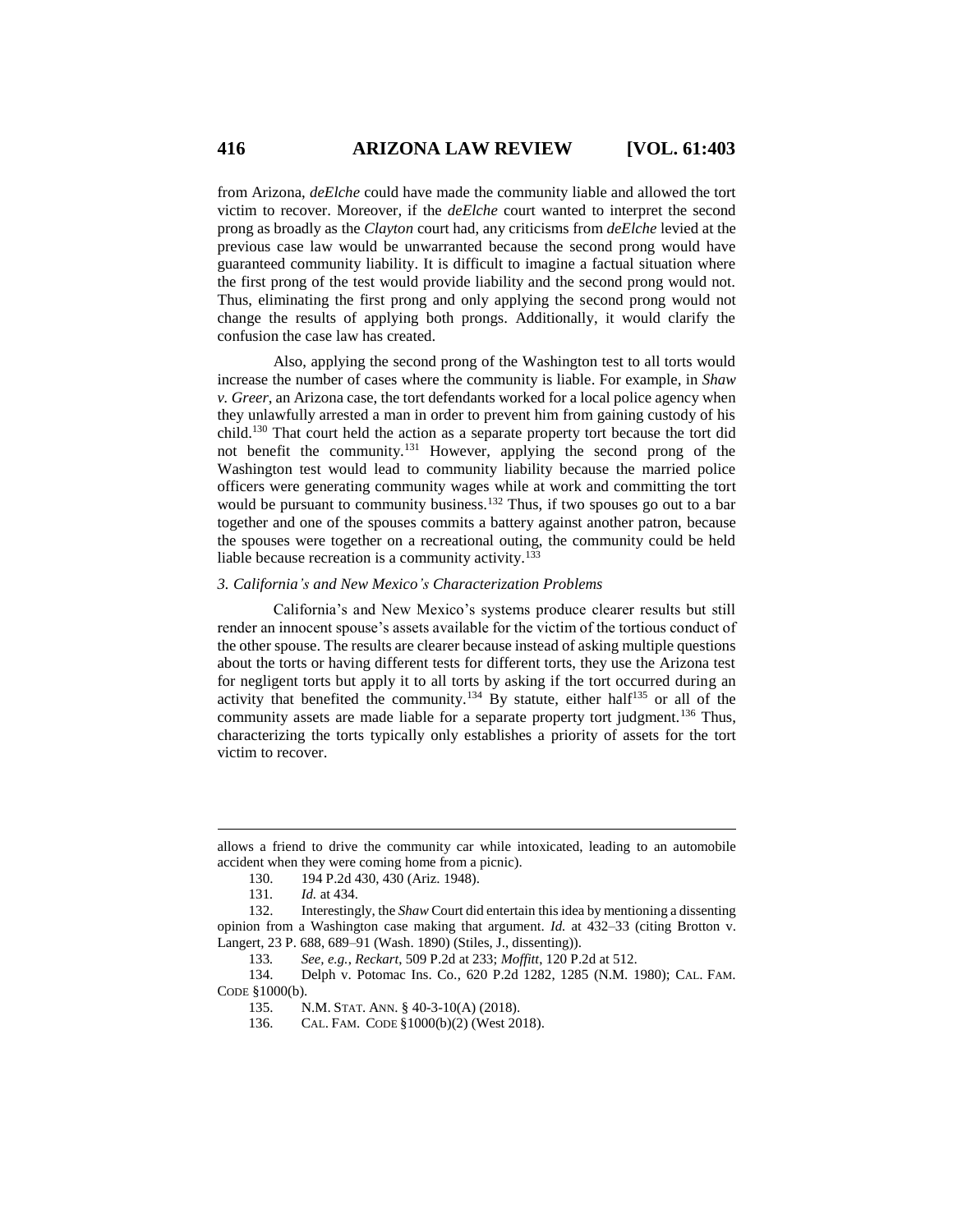However, even in California where there is only one test, courts still confuse the legal test.<sup>137</sup> In *In re Marriage of Bell*, a tortfeasor spouse settled a civil case from an embezzlement action with her employer.<sup>138</sup> At divorce, the innocent spouse wanted an offset to avoid liability for his wife's tortious conduct.<sup>139</sup> The court analyzed the statutory code noting that the key determination is whether the underlying activity benefitted the community.<sup>140</sup> However, when ruling on the case, the court said, "there was uncontradicted testimony that the community received the benefit of the embezzlement" and did not grant the offset.<sup>141</sup> However, that statement focuses on whether the tort of embezzlement benefitted the community, not if the underlying activity benefitted the community.<sup>142</sup> The court could have easily found that the underlying activity of working for the employer and generating community wages benefitted the community, but because the court attempted to characterize the tort, a different legal test enters into the case law that clerks and judges must sift through. Although the result of applying community liability may be consistent with the statutory code here, $143$  applying the narrower test of "did the tort benefit the community" directly could have changed asset liability or whether an offset should have been given. For example, if this had been a battery rather than embezzlement, most likely the court would not have construed it as a community obligation because the battery would not have benefitted the community, and the innocent spouse would have been granted an offset at divorce because community property was used to satisfy a separate property tort obligation.<sup>144</sup> Furthermore, making all community assets available for any tort, regardless of the characterization, punishes innocent spouses for conduct they did not commit.<sup>145</sup>

Thus, Arizona's and Washington's characterization processes lead to undisciplined and untenable results. The *deElche* court specifically criticized other cases that were subject to "emotional factors."<sup>146</sup> Any court that attempts to characterize torts opens itself to this type of criticism. The characterization process does have merits in that each case is treated on its own factual underpinnings. However, judges are human, and some plaintiffs and defendants will simply be more

 $\overline{a}$ 

143*. See* CAL. FAM. Code §1000(b) (West 2018).

144*. See* WILLIAM W. BASSETT, CALIFORNIA COMMUNITY PROPERTY LAW § 10:59 (2018 ed.) ("Under the referred subdivision (b) of Family Code § 1000, assignment to the sole tortfeasor spouse is proper only where the tort was committed in an activity that was not for the benefit of the community."). By assigning an entire debt to one member of the community, courts effectively give an offset to the other spouse because debts acquired during marriage are to be assigned evenly.<br>145. See infra P

145*. See infra* Part III.

146. deElche v. Jacobsen, 622 P.2d 835, 840 (Wash. 1980) (citing Smith v. Retallick, 293 P.2d 745 (Wash. 1956) (Finley, J., dissenting)).

<sup>137.</sup> *In re* Marriage of Bell, 56 Cal. Rptr. 2d 623 (Ct. App. 1996).

<sup>138</sup>*. Id.* at 629.

<sup>139</sup>*. See id.*

<sup>140</sup>*. Id.* at 628–29.

<sup>141</sup>*. Id.* at 629.

<sup>142</sup>*. Id.*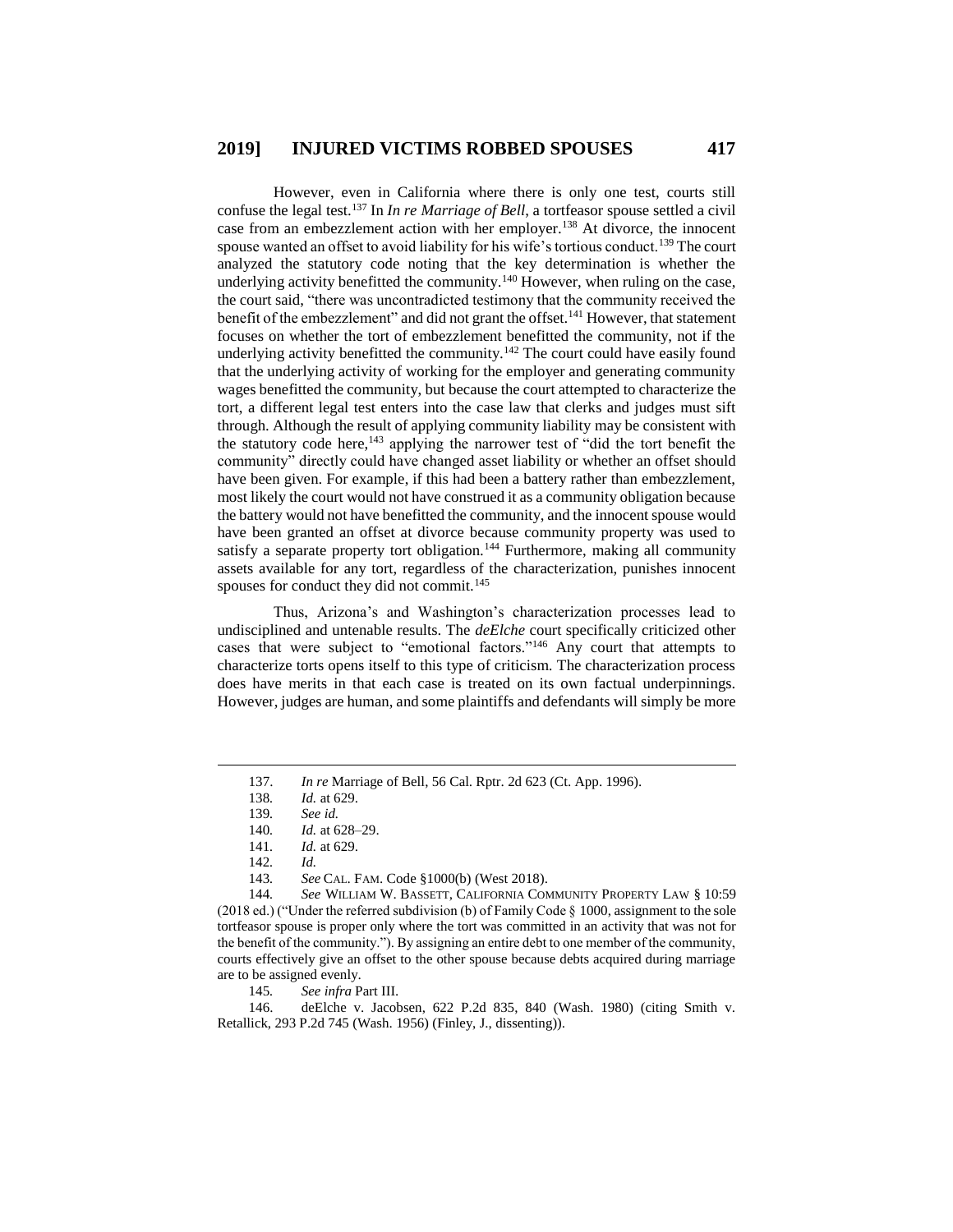sympathetic than others. Judges do not want to deny recovery to child-sex-abuse<sup>147</sup> and rape victims,<sup>148</sup> but would not want to protect defendants who tried to fraudulently transmute their property to avoid judgments.<sup>149</sup> Finally, even where systems have clearly defined tests that produce clear results, judges misapply the law because the legal tests are similar, but not the same, and the systems still punish innocent spouses for the conduct of their spouses.<sup>150</sup> However, these types of dilemmas can partially be avoided by creating a bright-line rule that eliminates tort characterization because of its tendency to create unjust results and confusing case law.

#### *B. Violations of Community Property and Tort Principles*

When courts characterize torts, the interests of the victim and the innocent spouse are in tension. By favoring one over the other, principles of the community property or tort system are violated. If courts limit recovery to separate property only for intentional torts, like in Arizona, the tort victim will have difficulty recovering if the tortfeasor does not have separate property. However, Washington disfavors nontortfeasor spouses by making their community property interest available for both separate property and community property tort judgments.<sup>151</sup> Additionally, states like California and New Mexico disfavor innocent spouses by allowing community assets to be taken, regardless of the type of tort, based on their statutory codes.<sup>152</sup>

The second prong of the Washington test and Arizona test for negligent torts violates community property principles by allowing a tort victim to recover from community assets, which the nontortfeasor spouse has an undivided interest in.<sup>153</sup> In the community property system, both spouses have an undivided, equal ownership share of all community assets.<sup>154</sup> Most states do allow either spouse to bind the community when it comes to contractual debts.<sup>155</sup> However, a tort debt is not a contractual debt.<sup>156</sup> Tort damages are used to compensate victims and hold the guilty party accountable for improper behavior.<sup>157</sup> Contractual damages are used to compensate people when two parties agree to perform, but one of them does not.<sup>158</sup> Spouses can enter into contracts without the other spouse knowing, but there is often

152. CAL. FAM. CODE §1000(b) (West 2018); N.M. STAT. ANN. § 40-3-10(A) (2018); N.M. STAT. ANN. § 40-3-11(A) (2018).

- 155. ARIZ. REV. STAT. ANN. § 25-214 (2018).
- 156*. See* JACOBS, *supra* note 23, § 13.6.
- 157. 74 AM. JUR. 2d Torts § 3 (2018).
- 158. RESTATEMENT (SECOND) OF CONTRACTS § 344 (AM. LAW INST. 1981).

<sup>147</sup>*. See* Clayton v. Wilson, 227 P.3d 278 (Wash. 2010); La Framboise v. Schmidt, 254 P.2d 485 (1953).

<sup>148</sup>*. See deElche*, 622 P.2d at 835.

<sup>149</sup>*. See Clayton*, 227 P.3d at 279.

<sup>150</sup>*. See supra* notes 76–84 and 133–141.

<sup>151</sup>*. Supra* notes 76–84 and 133–141; *deElche*, 622 P.2d at 840.

<sup>153.</sup> Clayton v. Wilson, 227 P.3d 278, 280–81 (Wash. 2010); Hays v. Richardson, 386 P.2d 791, 792 (Ariz. 1963); *see also* Selaster v. Simmons, 7 P.2d 258, 259 (Ariz. 1932); Reckart v. Avra Valley Air, 509 P.2d 231, 233 (Ariz. Ct. App. 1973).

<sup>154.</sup> DEFUNIAK & VAUGHN, *supra* note 18, at 239.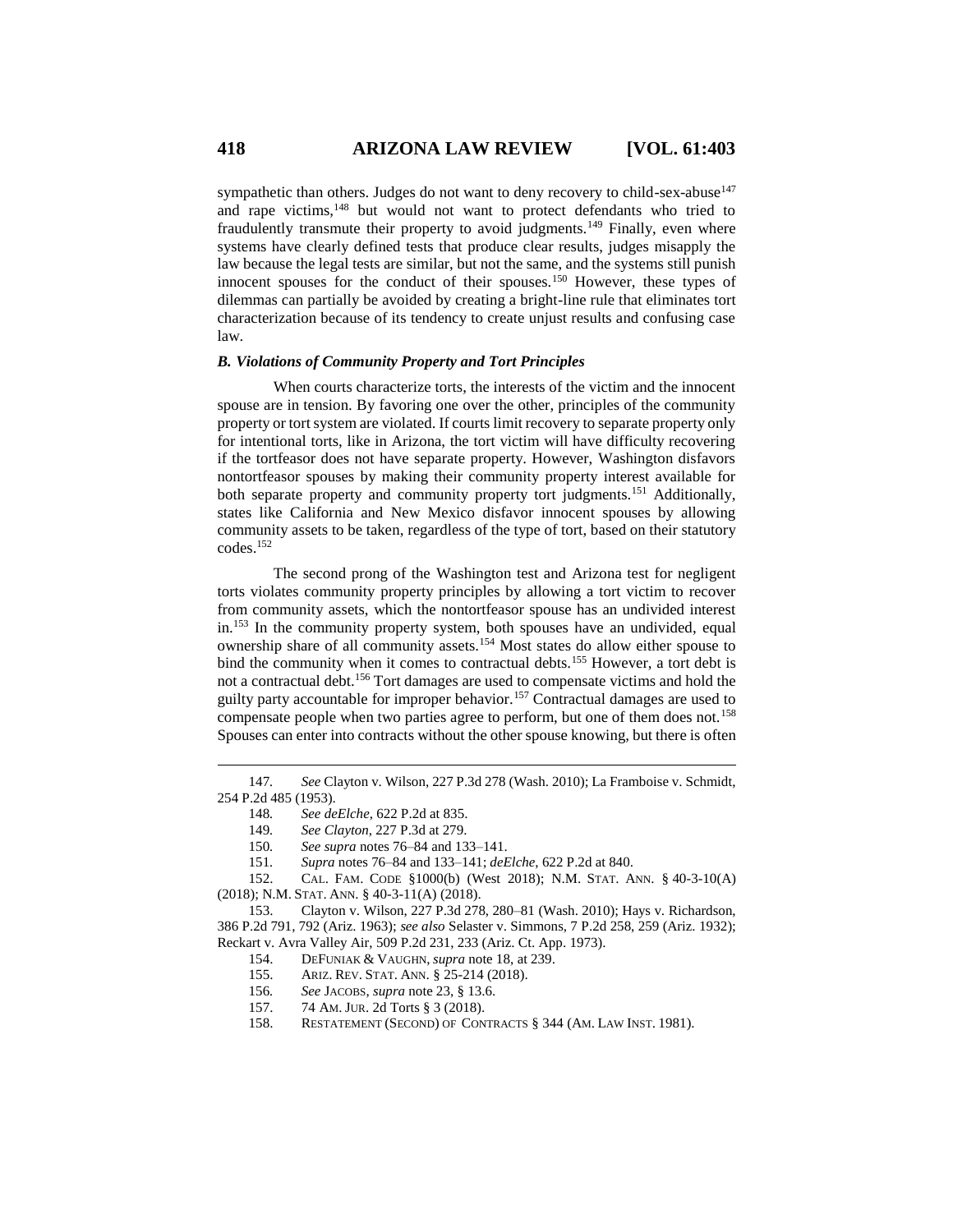the possibility that the community will benefit from the contract. However, it is unlikely that a spouse would agree or consent to their spouse's tortious conduct, and there is rarely any benefit to the community for one spouse's tortious conduct. For example, it is doubtful that a wife would consent to her husband's drunk driving.<sup>159</sup> Furthermore, making a husband's community assets available for the fraudulent conduct of his wife without any proof of his involvement violates ideals of fairness.<sup>160</sup> Thus, when courts hold the entire community liable for torts that were not committed by both spouses, they strip nontortfeasor spouses of their community property interest. Moreover, the *deElche* solution also violates community property principles by stripping nontortfeasor spouses of their half-interest in the entirety of the community property. However, by providing for an offset in the case of dissolution, *deElche* does attempt to mitigate that harm.<sup>161</sup>

Additionally, California's approach also violates community property principles. California's managerial system benefits the tort victim by allowing the entirety of the community assets to be obtained regardless if the tort is characterized as a separate property tort or a community property tort.<sup>162</sup> Even though a court may have found that the tort was a separate property tort, if the judgment is for a greater amount than what the tortfeasor has in separate property assets, the community assets are liable.<sup>163</sup> However, when a tort is a separate property tort, the California legislature tried to protect the innocent spouse by requiring separate property to be collected first<sup>164</sup> and by giving the innocent spouse an offset at divorce.<sup>165</sup> But married couples do not always have a substantial amount of separate property. This can be due to marrying with very few assets, or to commingling separate property assets with community property assets thus transmuting them into community property assets.<sup>166</sup> Moreover, regarding the offset that California courts give, this protection may mean little in practice. Due to couples having little separate property, a large tort judgment could eliminate a large amount, if not all, of the community assets. For example, say a couple has no separate property, but \$500,000 in community assets. The tortfeasor spouse commits a tort and the jury awards damages of \$500,000, eliminating all of the community assets. The couple divorces not long afterward. Even if the court awards an offset, there is still no community

<sup>159</sup>*. See* Hays v. Richardson, 386 P.2d 791 (Ariz. 1963).

<sup>160</sup>*. See* Cadwell v. Cadwell, 616 P.2d 920 (Ariz. Ct. App. 1980).

<sup>161.</sup> deElche v. Jacobsen, 622 P.2d 835, 840 (Wash. 1980).

<sup>162.</sup> CAL. FAM. CODE §1000 (West 2018).

<sup>163.</sup> *Id.* §1000(b).

<sup>164</sup>*. Id.*

<sup>165.</sup> *Id.* § 2625. However, due to problems with characterizing torts, it is unclear exactly how courts will grant this offset. The leading case on the issue is *In re Marriage of Bell*, 56 Cal. Rptr. 2d 623 (Ct. App. 1996). See *supra* notes 114–120 for a discussion of that case.

<sup>166.</sup> Once community property assets are mixed with separate property assets, states have a presumption that all of the assets are now community. This can be rebutted, but typically requires detailed records that trace the source of the assets. For examples of the problem see, e.g., Grolemund v. Cafferata, 111 P.2d 641, 644–45 (Cal. 1941); Cooper v. Cooper, 635 P.2d 850, 852–53 (Ariz. 1981).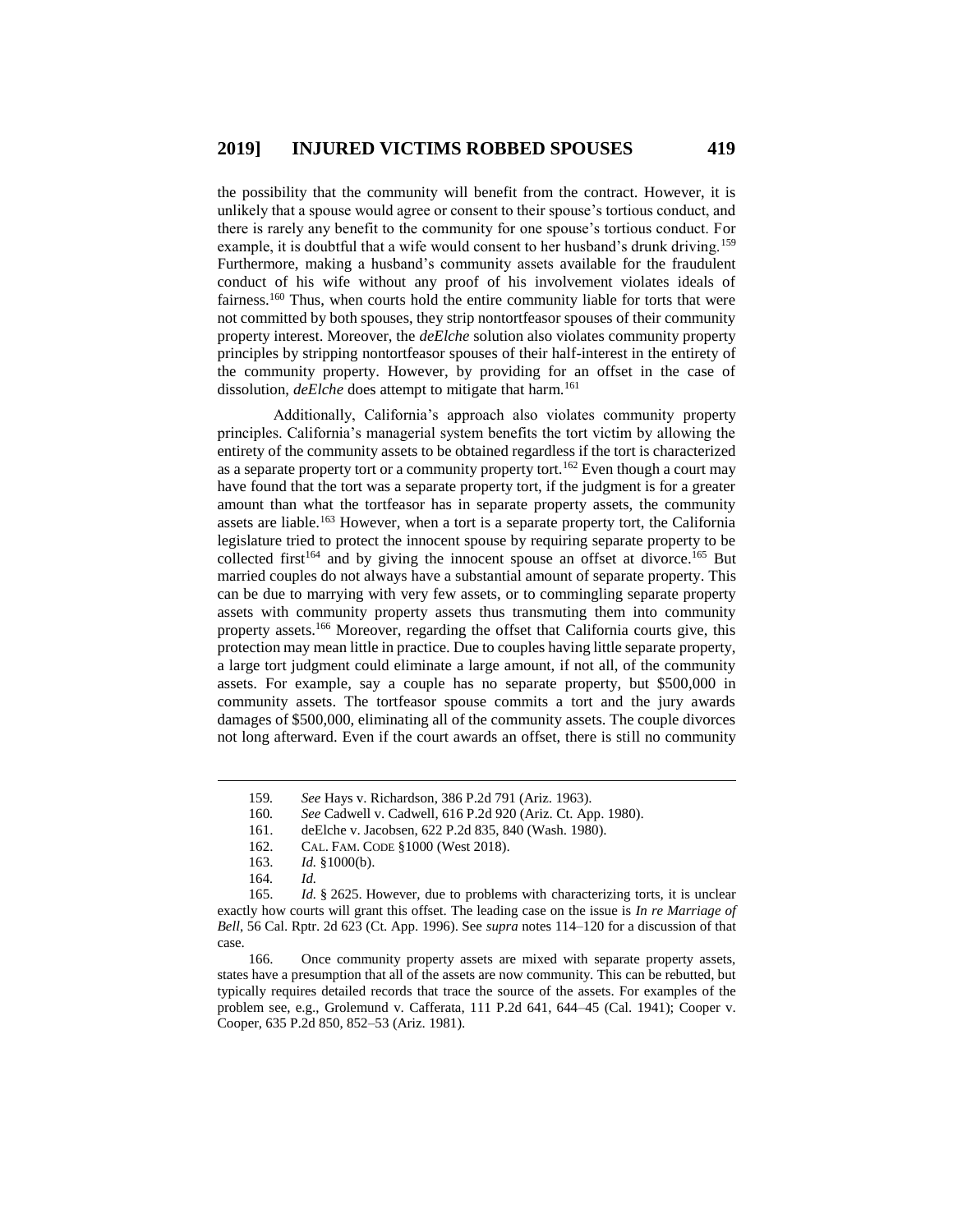property remaining for the innocent spouse. Thus, the promise of an offset is potentially hollow.

Finally, New Mexico's system also violates community property principles, even though it provides some protection to the victim and innocent spouse. New Mexico's partition system gives the tort victim access to half of the community property in the case of a separate property tort.<sup>167</sup> Again, the innocent spouse potentially loses community property due to the tortious act of the other spouse. Because the community property system gives both spouses a property interest in all of the community assets, making half of the community property available violates those principles.<sup>168</sup> However, this approach may be the only way to partially reconcile the tort and community property systems because, if greater deference is given to the innocent spouse over the tort victim, the tort victim may not be able to recover damages.

Additionally, when Arizona courts limit tort recovery to separate property only, tort principles are violated. Tort law has a few primary purposes: to compensate victims, to hold tortfeasors accountable, and to deter socially unacceptable behavior.<sup>169</sup> The *deElche* court was concerned that tort victims were not being compensated even though the tortfeasor was solvent, but only with community property, and remedied the issue.<sup>170</sup> Arizona courts have not remedied this situation and allow tortfeasors, who are solvent with community assets, to be judgment proof. Because the tortfeasor is protected, none of the goals of the tort law are achieved: victims are not compensated, tortfeasors are not held accountable, and tortfeasors are not deterred. In fact, this situation can incentivize people to commit torts if there are no financial repercussions. For example, if a married person, living in Arizona, has no separate property and commits battery against an individual, the tort would likely not be viewed as benefitting the community. This would leave the tort victim with no effective remedy because the tortfeasor has no separate property. Thus, the tort victim has no recourse for recovery, and the tortfeasor is not held accountable or deterred from committing similar torts in the future.

# **III. THE BRIGHT-LINE RULE**

By borrowing from the various state systems, a bright-line rule would solve some of the problems created by the characterization tests and reconcile important principles of the tort and community property systems. However, the bright-line rule would still create violations in these systems, respectively. The rule would require that the separate property of a tortfeasor spouse would be always subject to a tort judgment and would be the first pool of assets that the tort victim can recover from. This borrows partially from California, where any property controlled by the

<sup>167.</sup> N. M. STAT. ANN. § 40-3-10(A) (2018).

<sup>168</sup>*. See* DEFUNIAK & VAUGHN, *supra* note 18, at 239–41.

<sup>169.</sup> 74 AM. JUR. 2d Torts § 2 (tort law is designed to hold tortfeasors accountable, compensate victims, and deter future bad behavior, ideally to prevent harm to society); STUART M. SPEISER, ET AL. 1 AMERICAN LAW OF TORTS § 1:3 (Monique C.M. Leady ed., 2018) (tort law is designed to protect society while ensuring the injured get compensated); Warren A. Savey, *Principles of Torts*, 56 HARV. L. REV. 72, 72 (1942).

<sup>170.</sup> deElche v. Jacobsen, 622 P.2d 835, 838 (Wash. 1980).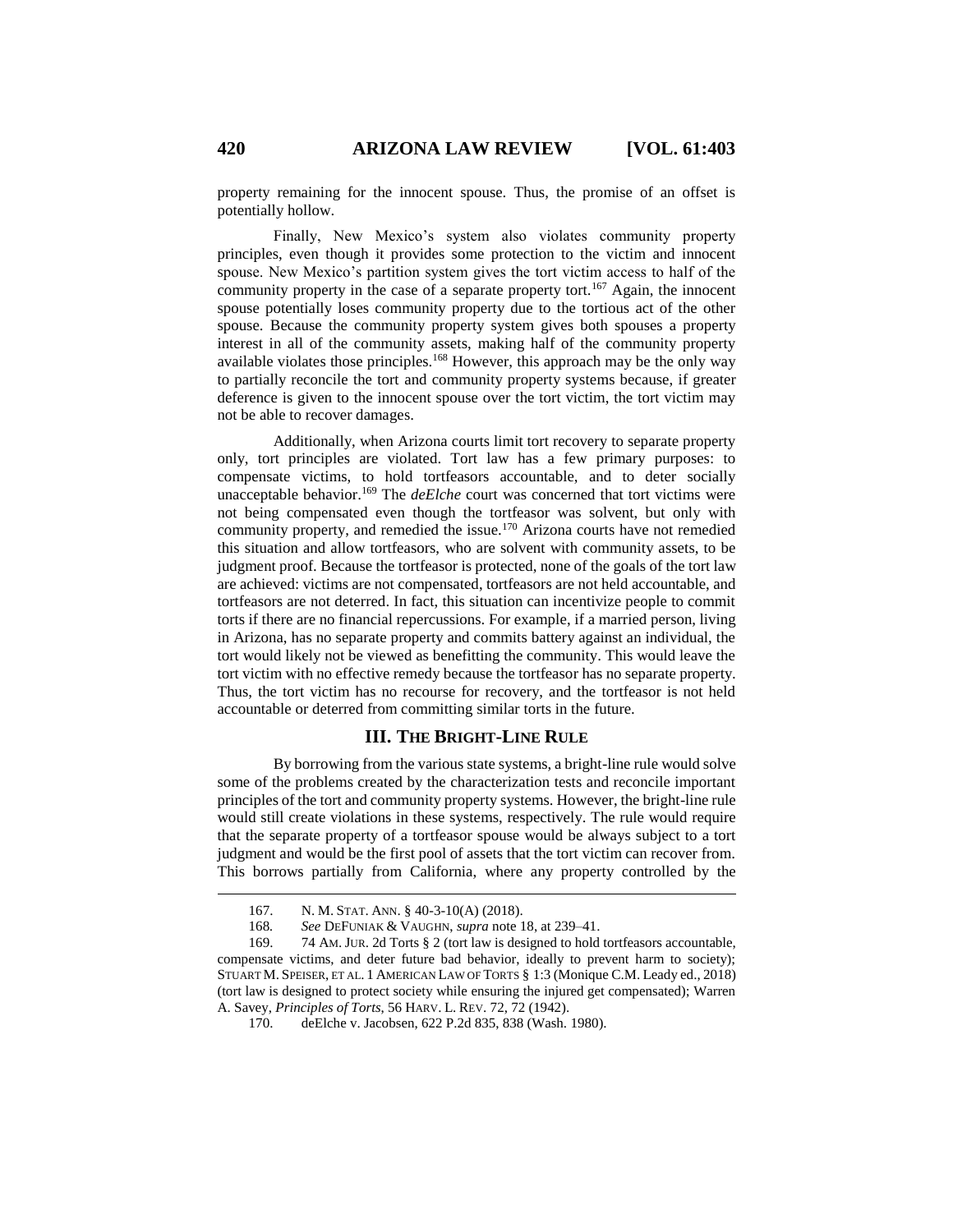tortfeasor is subject to a judgment.<sup>171</sup> However, differing from California where the community property is also under the tortfeasor's control and would thus be subject to the judgment, $172$  only half of the community property could be used to satisfy the judgment. This suggestion borrows from New Mexico's partition system that only allows half of the community assets to be used for a tort judgment.<sup>173</sup> Finally, once the court awards a tort judgment, if the couple later divorces, an asset offset in favor of the innocent spouse should be granted, similar to the California and Washington systems. By making clear exactly what assets are available for tort judgments, courts do not need engage in characterization tests that become problematic.<sup>174</sup> Additionally, by making a combination of separate property and, if needed, community property available for a tort judgment, tort victims would have greater ability to recover. Finally, by limiting recovery to half of the community property and granting a postdivorce offset, innocent spouses would suffer less for the conduct of their ex-spouses.

Characterization tests have inconsistent results.<sup>175</sup> The departure from characterization is radical because most states do try to characterize tort awards.<sup>176</sup> These courts try to look at the factual circumstances surrounding the tort when deciding which type of property is subject to a tort judgment.<sup>177</sup> However, these factsensitive inquiries are fraught with assumptions and can always be contradicted by other facts not accounted for. For example, consider *Hays v. Richardson*. <sup>178</sup> There, an Arizona court found community liability where a husband drove drunk and crashed his vehicle on his way to pick up his family from a live taping of a television show.<sup>179</sup> The court viewed picking up his family as an action that benefitted the community.<sup>180</sup> The court assessed punitive damages against the community property.<sup>181</sup> Because the court held the tort judgment as a community obligation, the tort victim can recover from the community assets.<sup>182</sup>

However, change the *Hays* facts slightly: what if instead the tortfeasor was heading to a cheap motel to meet with another woman to have an extra-marital affair? Potentially, this could be characterized either way. For example, if the wife did not know about the affair, a court could characterize it as a separate property tort because of the wife's lack of knowledge in what was going on. However, if there was evidence that the wife knew of the affair and consented to it, a court could view it as the husband's recreational activity and make the community assets available.<sup>183</sup>

- 171*. See* CAL. FAM. CODE §1000(b) (West 2018).
- 172*. See id.*

- 173. N.M. STAT. ANN. 1978, § 40-3-10(A) (2018).
- 174*. See supra* Section II.A.
- 175*. See supra* Section II.A.
- 176*. See supra* Part I.
- 177*. See supra* notes 60–65.
- 178. 386 P.2d 791, 792 (Ariz. 1963).
- 179*. Id.*
- 180*. Id.*
- 181*. Id.*
- 182. JACOBS, *supra* note 23, § 13.7.
- 183*. See* Reckart v. Avra Valley Air, 509 P.2d 231, 232–33 (Ariz. Ct. App. 1973).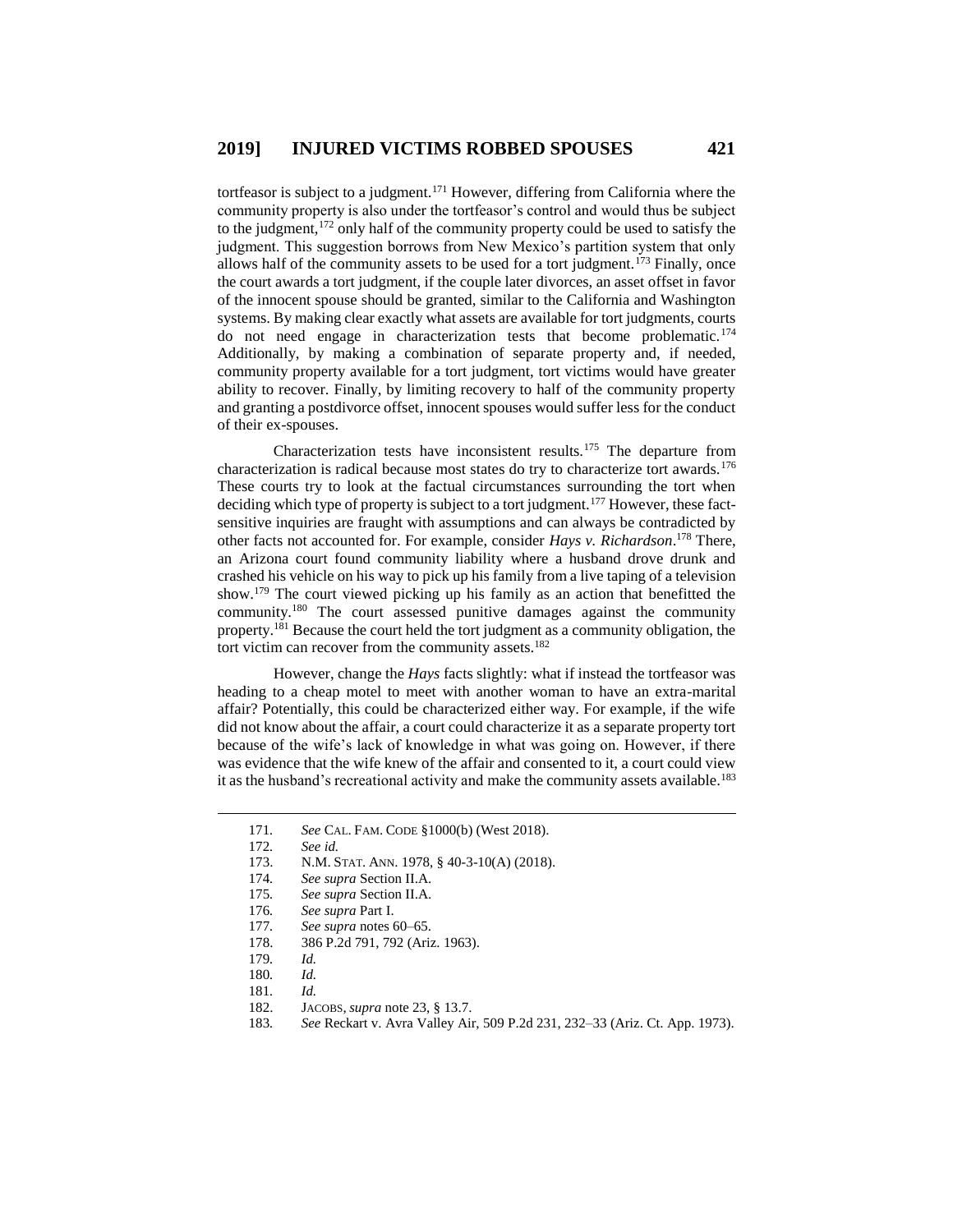A more interesting fact pattern would have the wife know about the affair but begrudgingly consent to it because she wants to maintain the family unit for the kids. Thus, allowing her husband to sleep with other women could be viewed as a benefit to the community because it is keeping the community unit intact. Based on the emotional nature and variations of the facts, judges could be persuaded to view the tort as a community obligation or as separate property obligation.<sup>184</sup> The volatility in these situations causes unknown results and difficult precedent to reconcile.<sup>185</sup> The bright-line rule ends this dilemma. In all situations regardless of the facts, the victim collects separate property first and community property second.

Additionally, consider the above facts from *Hays* through the wife's perspective. There, the court's ruling strips the innocent spouse's community property interest away from her by finding the tort a community obligation.<sup>186</sup> It penalizes her further by adding punitive damages.<sup>187</sup> The court effectively punished her for the conduct of her husband.<sup>188</sup> There was no indication from the court that she consented to his actions or even that she knew what was going on.<sup>189</sup> This case happened before the era of cell phones, so she probably did not speak to her husband before he began driving to pick up the family.<sup>190</sup> Moreover, if the tortfeasor had any separate property, which it is possible that he does not, it is protected from the judgment because, in Arizona, community obligations can only be satisfied by community property.<sup>191</sup> The new bright-line rule remedies this injustice partially. The tortfeasor's separate property will be the first used to satisfy the judgment. Thus, the tortfeasor individually will be held accountable, jibing with the tort-law principle of holding tortfeasors accountable for their actions.<sup>192</sup> Additionally, by granting the offset at divorce, similar to the process in Washington and California, the innocent spouse is further protected.<sup>193</sup> If the marriage dissolves, potentially all of the remaining community property will be awarded to the innocent spouse. For example, if a jury grants a \$100,000 award to a victim, and the community only has \$200,000 in assets, then the victim should be able to satisfy the entire judgment against those assets. If the spouses divorce later and only have \$100,000 in community assets, by granting the offset the court would award that entire amount to the innocent spouse. Thus, the innocent spouses will maintain their share of the community property if the marriage dissolves.

Nonetheless, if the tort victim recovers from the community property at all, community property principles are still violated.<sup>194</sup> The community property system

 $\overline{a}$ 

840 (Wash. 1980).

<sup>184</sup>*. See* deElche v. Jacobsen, 622 P.2d 835, 840 (Wash. 1980).

<sup>185</sup>*. See supra* notes 103–06.

<sup>186</sup>*. See Hays*, 386 P.2d at 792.

<sup>187</sup>*. Id.*

<sup>188</sup>*. See id.*

<sup>189</sup>*. See id.*

<sup>190</sup>*. See id.*

<sup>191</sup>*. See* JACOBS, *supra* note 23, § 13.7.

<sup>192.</sup> 74 AM. JUR. 2d Torts § 2 (2018).

<sup>193</sup>*. See* CAL. FAM. CODE § 2625 (West 2018); *deElche v. Jacobsen*, 622 P.2d 835,

<sup>194</sup>*. See* DEFUNIAK & VAUGHN, *supra* note 18, at 239–41.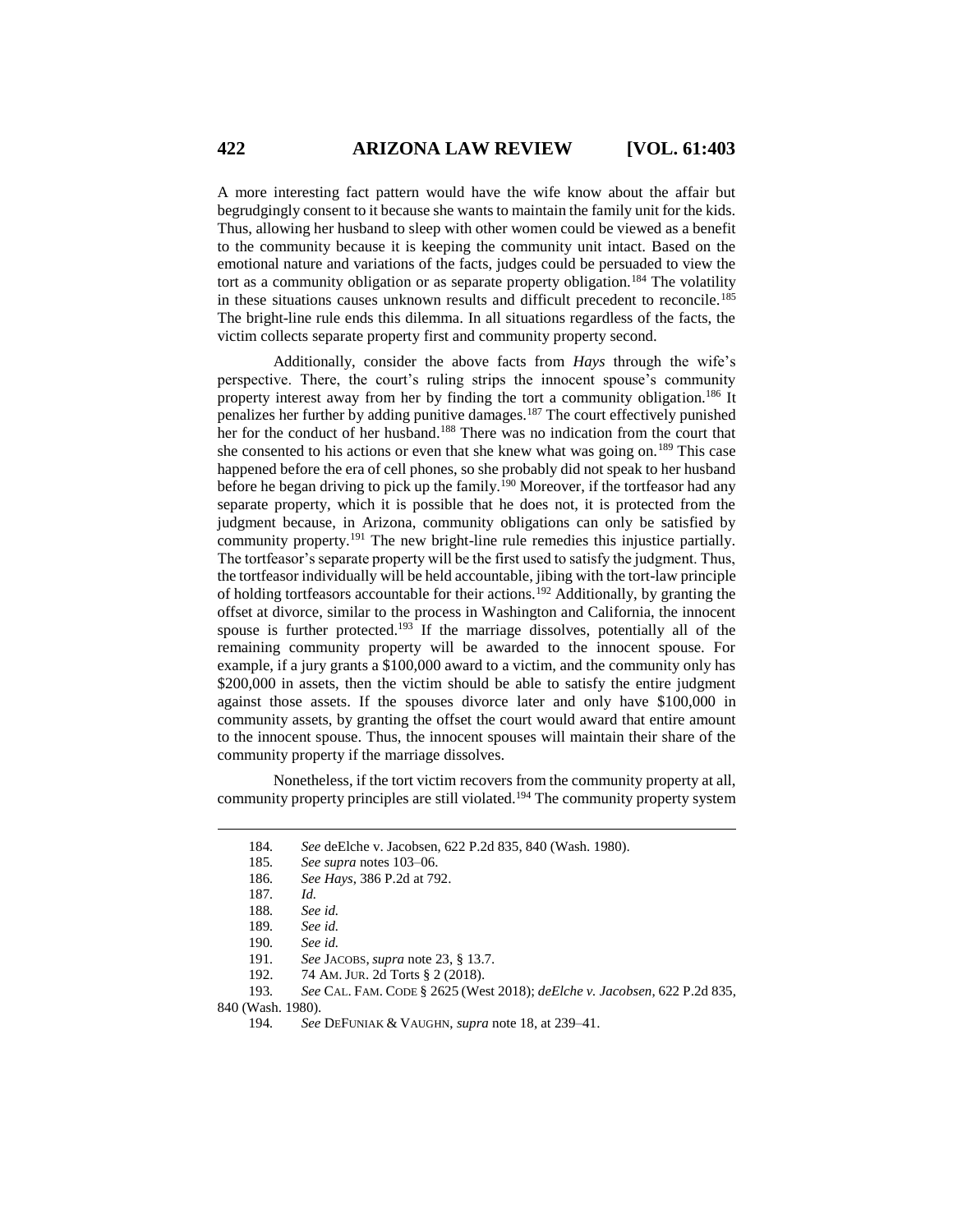requires that both spouses have a vested half-interest in all of the community property, not an interest in half of the community property.<sup>195</sup> For example, if there are \$200,000 in assets, both spouses have an interest in the \$200,000 as a whole, not an interest in \$100,000 as individuals. The tort victim's recovery from community assets still strips the innocent spouse of a property interest. However, this concession needs to be made if the tort victim is to recover at all.

Moreover, using *Hays* as an example again, the court characterized the tort award as a community obligation and the tort victim recovered.<sup>196</sup> However, changing the facts so that that the husband's drunk driving occurred on the way to an extra-marital affair potentially bars the victim's recovery if the tort is viewed as not taking place on a community activity. In Arizona, if the court treats that situation as a separate property tort, community property could not satisfy the judgment because only separate property could be used.<sup>197</sup> Because most married couples do not have a lot of separate property, due to marrying with little or commingling their assets and changing them to separate property,<sup>198</sup> the tort victim will have no assets available to recover.<sup>199</sup> Thus, the tort principle of compensating tort victims for their injuries would be violated.<sup>200</sup> The bright-line rule removes the characterization test that would bar a victim's recovery in this situation and allows the victim to recover regardless of any underlying activity.

Nonetheless, the bright-line rule still potentially violates tort-law principles.<sup>201</sup> For example, if a jury awards a \$200,000 award, but a tortfeasor has no separate property and the community property only has \$100,000, the rule limits the tort victim's recovery to \$50,000 only.

Also, torts committed by nonwage-generating spouses create additional problems. For example, if the tortfeasor is a nonworking spouse, potentially, the tort victim's ability to recover is eliminated. In Arizona, courts likely would view a nonworking spouse as not generating any community assets and would only allow the tort victim to recover from the assets generated—i.e., nothing.<sup>202</sup> Thus, an

<sup>195</sup>*. Id.*

<sup>196.</sup> Hays v. Richardson, 386 P.2d 791, 792 (Ariz. 1963).

<sup>197</sup>*. See* JACOBS, *supra* note 23, § 13.7.

<sup>198.</sup> Kathleen Nemetz, *The Do's and Don'ts of Keeping Assets Separate in Marriage*, **NERD** WALLET (Mar. 26, 2015), https://www.nerdwallet.com/blog/investing/keeping-assets-separate-in-marriage/ ("Couples often commingle separate and marital property.").

<sup>199</sup>*. See id.; supra* discussion at notes 18–19.

<sup>200</sup>*. See* SPEISER, ET AL., *supra* note 169, § 1:3.

<sup>201</sup>*. See supra* note 169.

<sup>202</sup>*. See* Hines v. Hines, 707 P.2d 969 (Ariz. Ct. App. 1985). There, a man had divorced his first wife and remarried. *Id.* at 970. In the divorce, he was ordered to pay child support. *Id.* However, in order to avoid paying, he stopped working and his new wife supported him. *See id.* The first wife wanted to obtain a judgment against the new wife's wages to pay for the debt. *Id.* The court held that the first wife was only entitled to the wages of the husband and not the new wife, thus thwarting her recovery because the husband was not generating wages. *See id.* at 971.